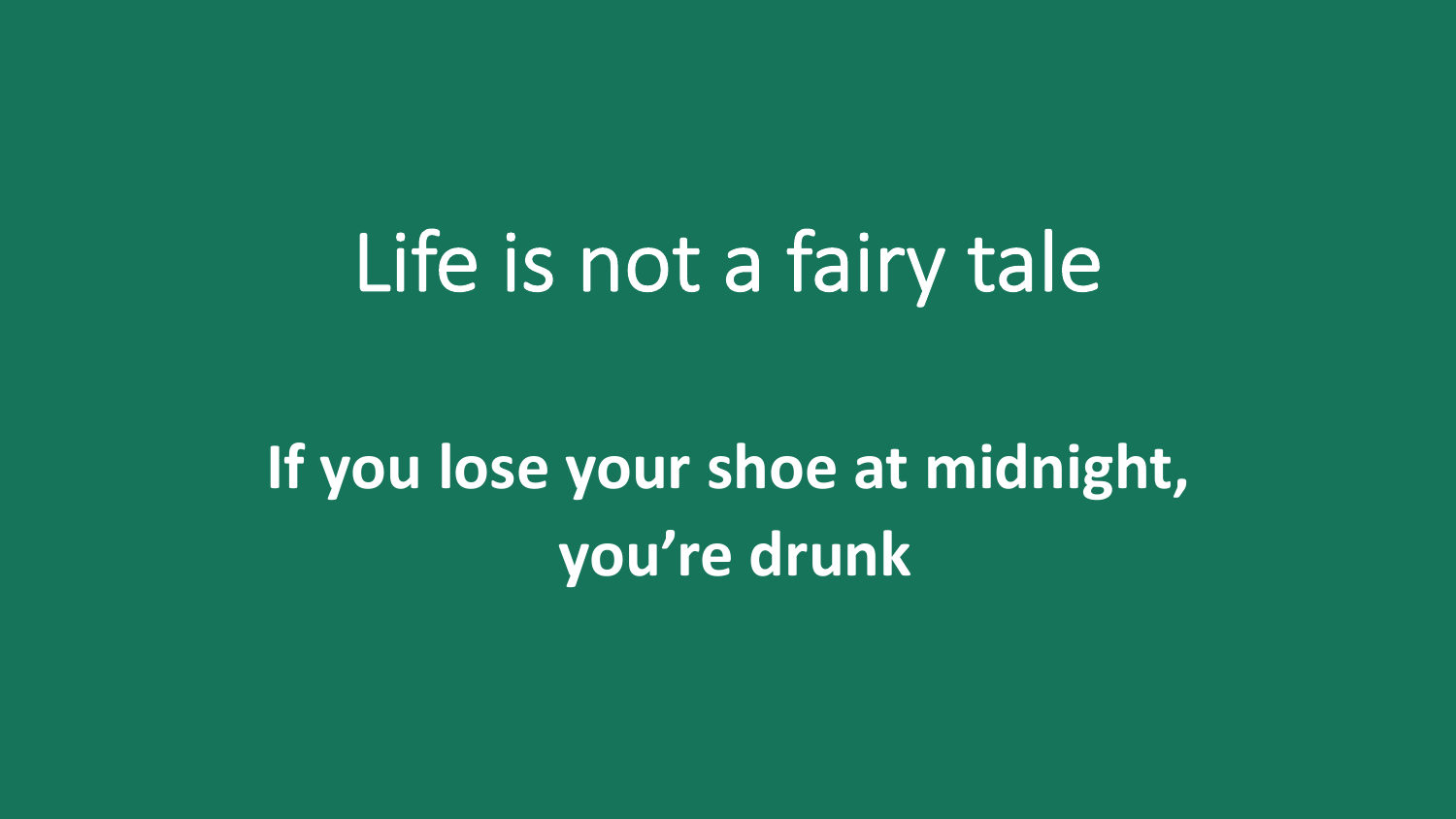#### **If women are upset at Trump's naughty**

#### **words, who in the hell bought 80 million**

# **copies of 50 Shades of Gray?**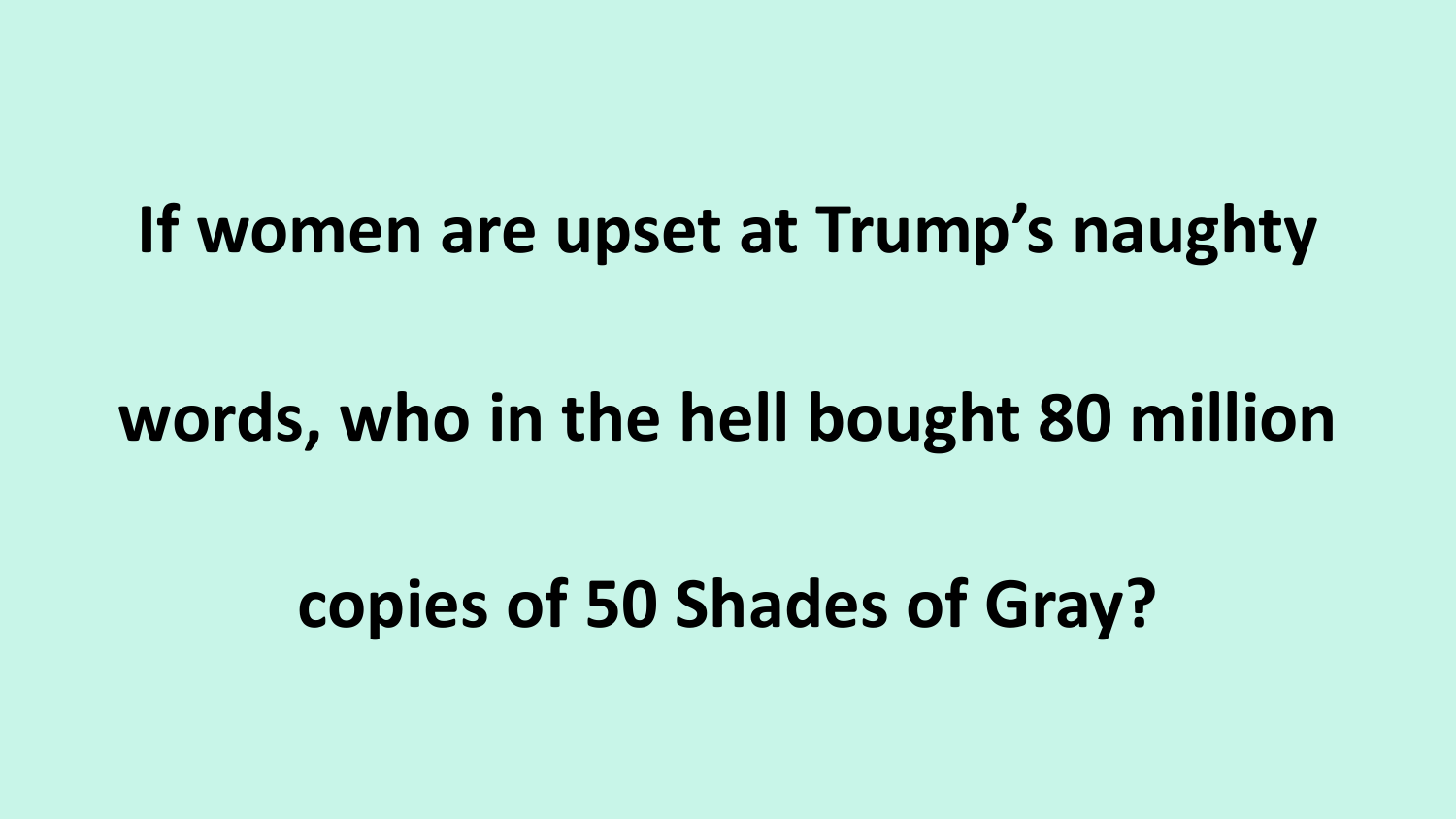#### **Jim Comey answered "I don't know,"**

# **"I don't recall," and "I don't remember"**

#### **236 times while under oath. But**

**Remembered enough to write a book.**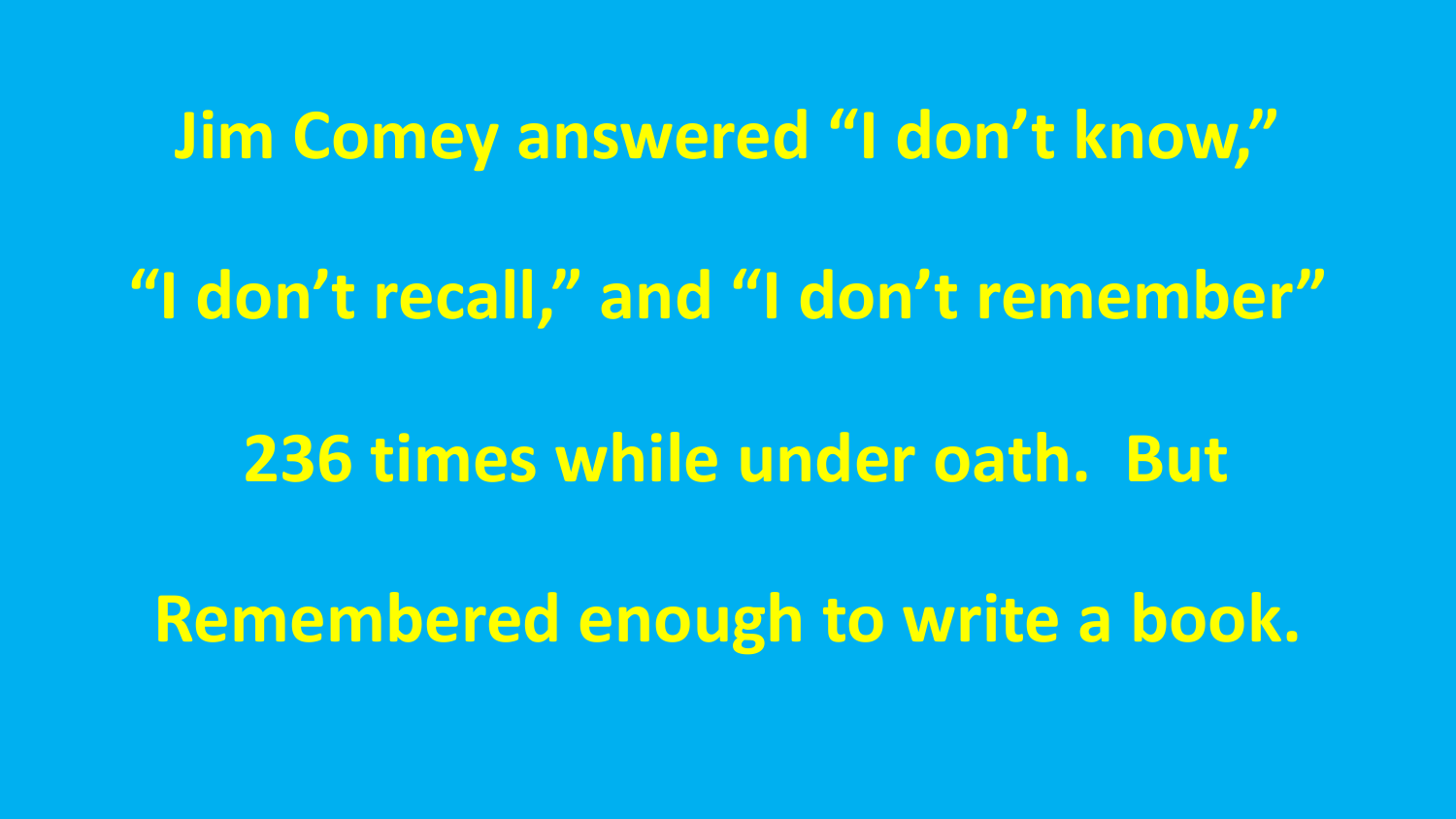### **President Trump should now the Second Trump shows**

# **Hillary Clinton for the next opening on**

# **the supreme court. Then he can finally**

### **get her investigated.**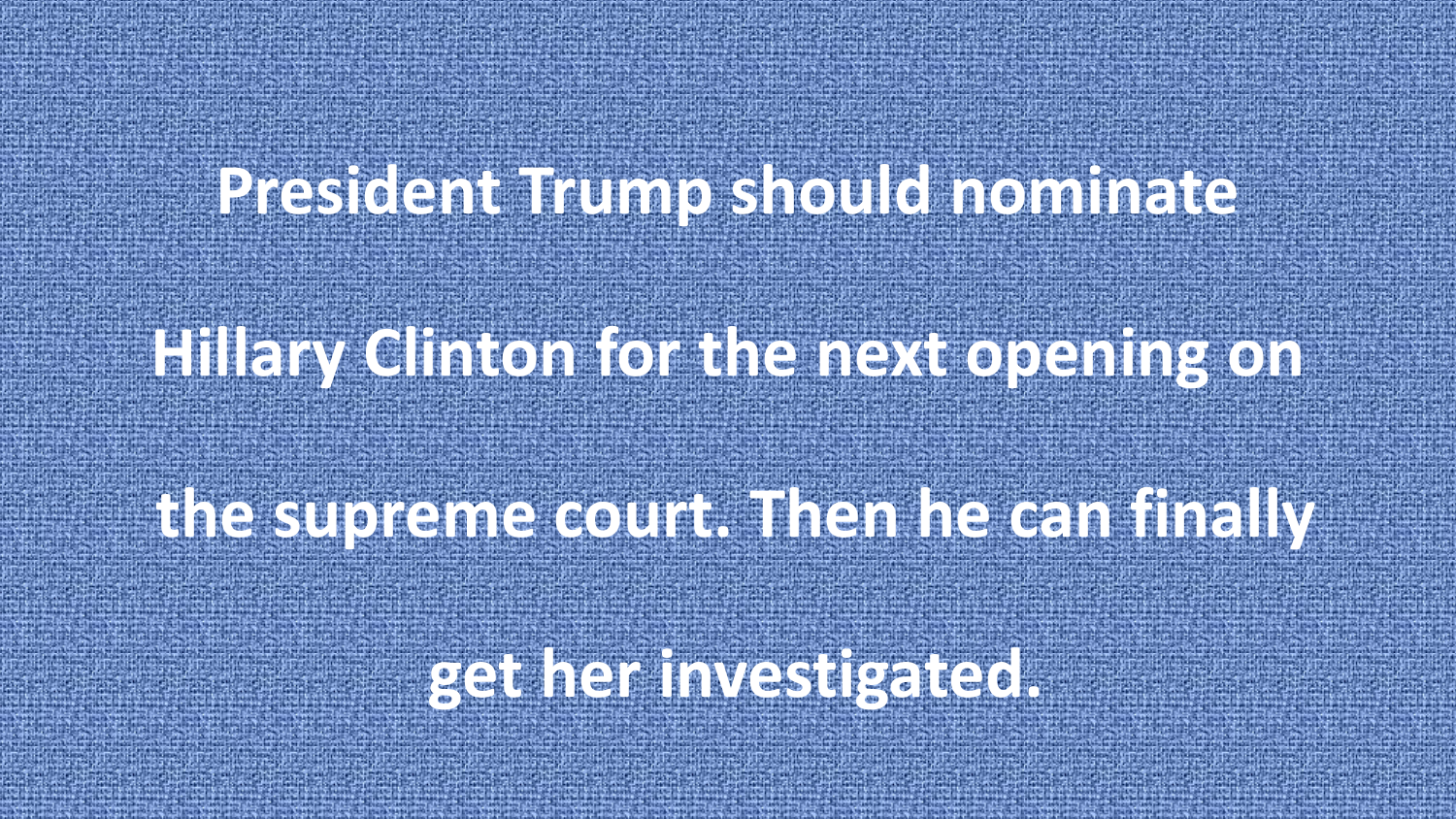#### **Not one feminist has defended Sarah**

#### **Sanders. It seems women's rights only**

**matter if those women are liberal.**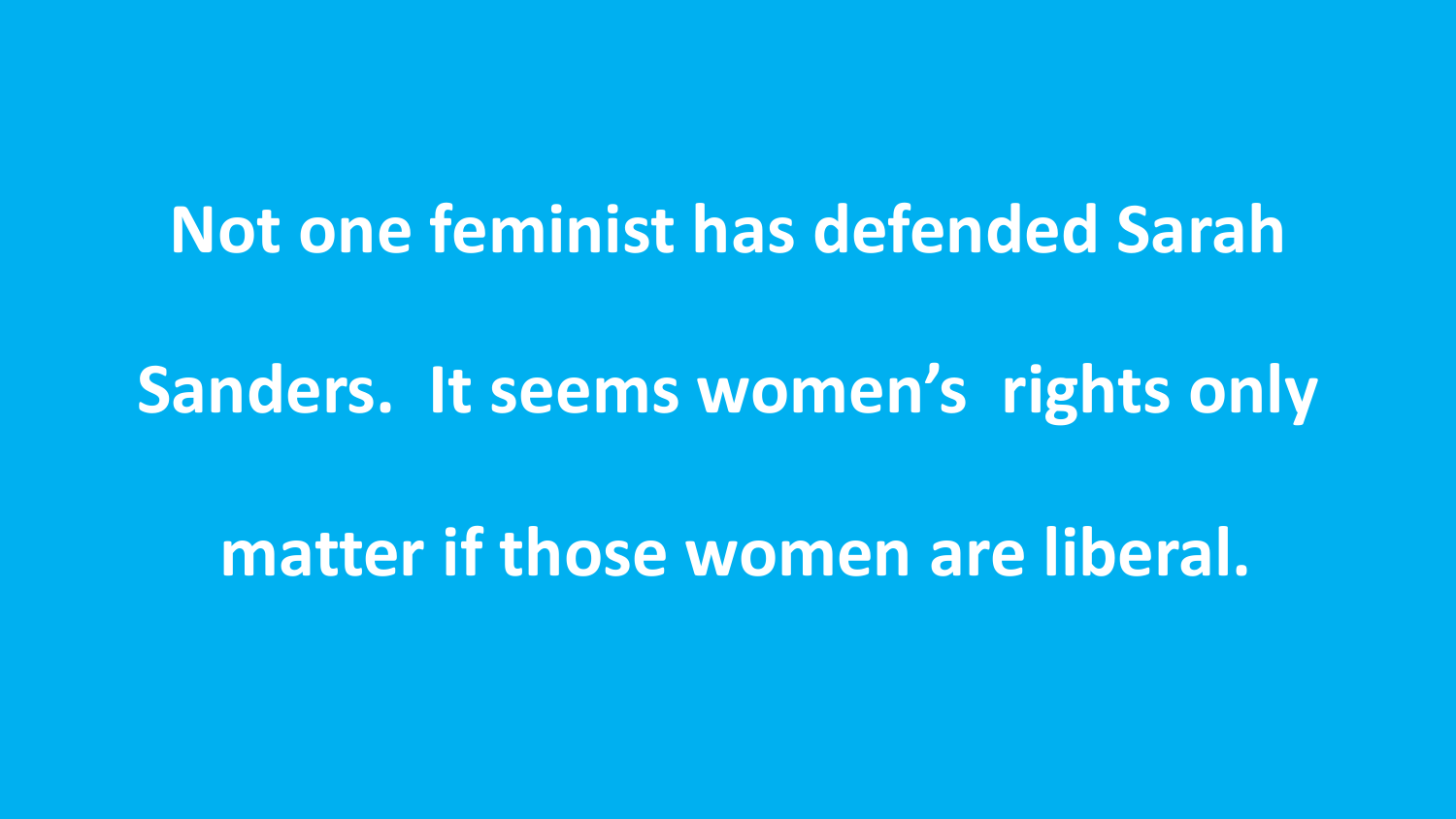# **No Border Walls**

#### **No voter ID laws**

# **You figured it out yet?**

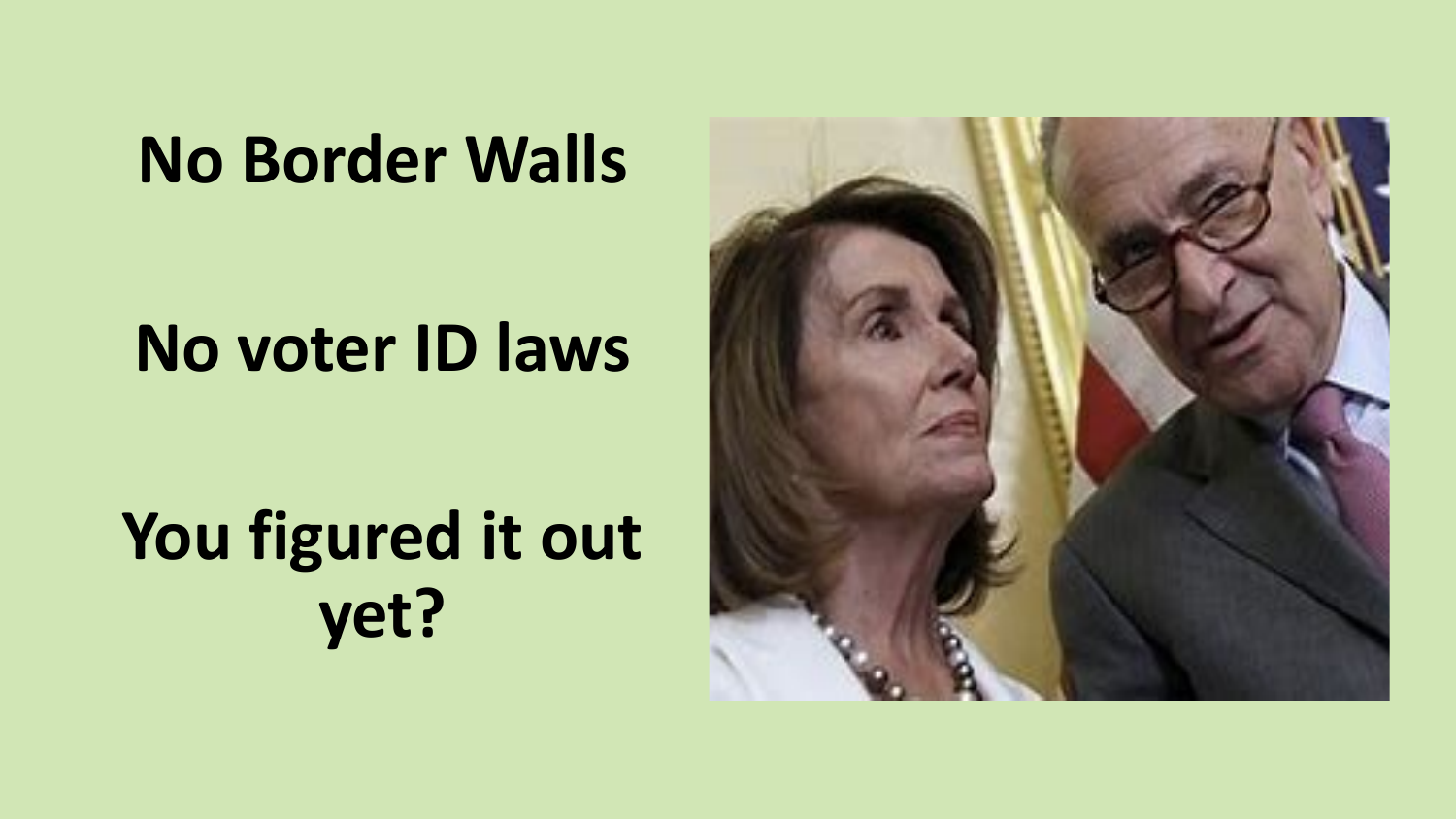#### **Every woman has the right to be**

# **Believed… Unless you are raped by Bill**

#### **Clinton, beaten by Keith Ellison, groped**

#### **by Cory Booker or killed by Ted Kennedy.**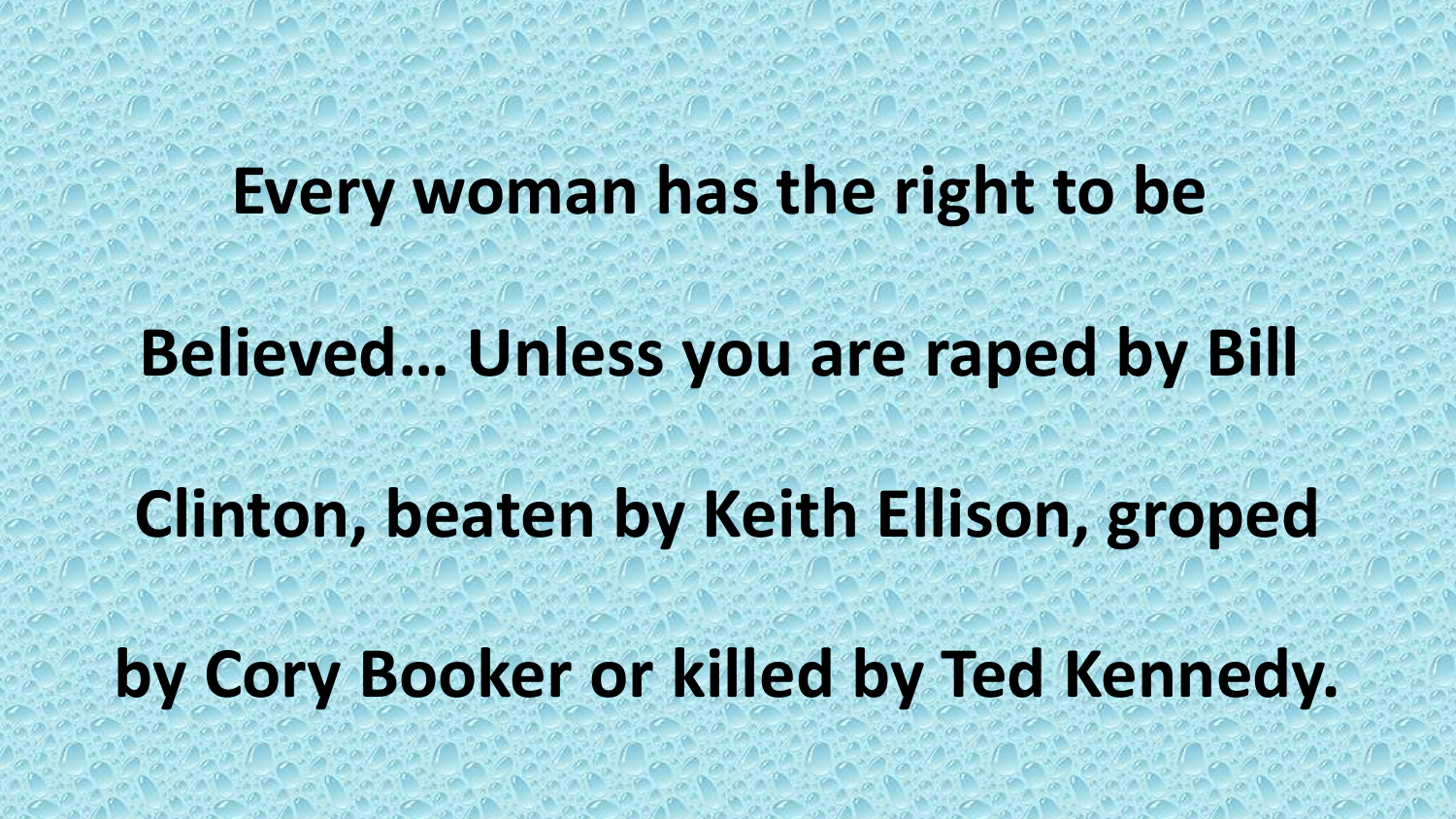# **Chelsea Clinton got out of college and**

**got a job at NBC that paid \$900,000 per** 

**year. Her mom flies around the country**

**speaking out about white privilege.**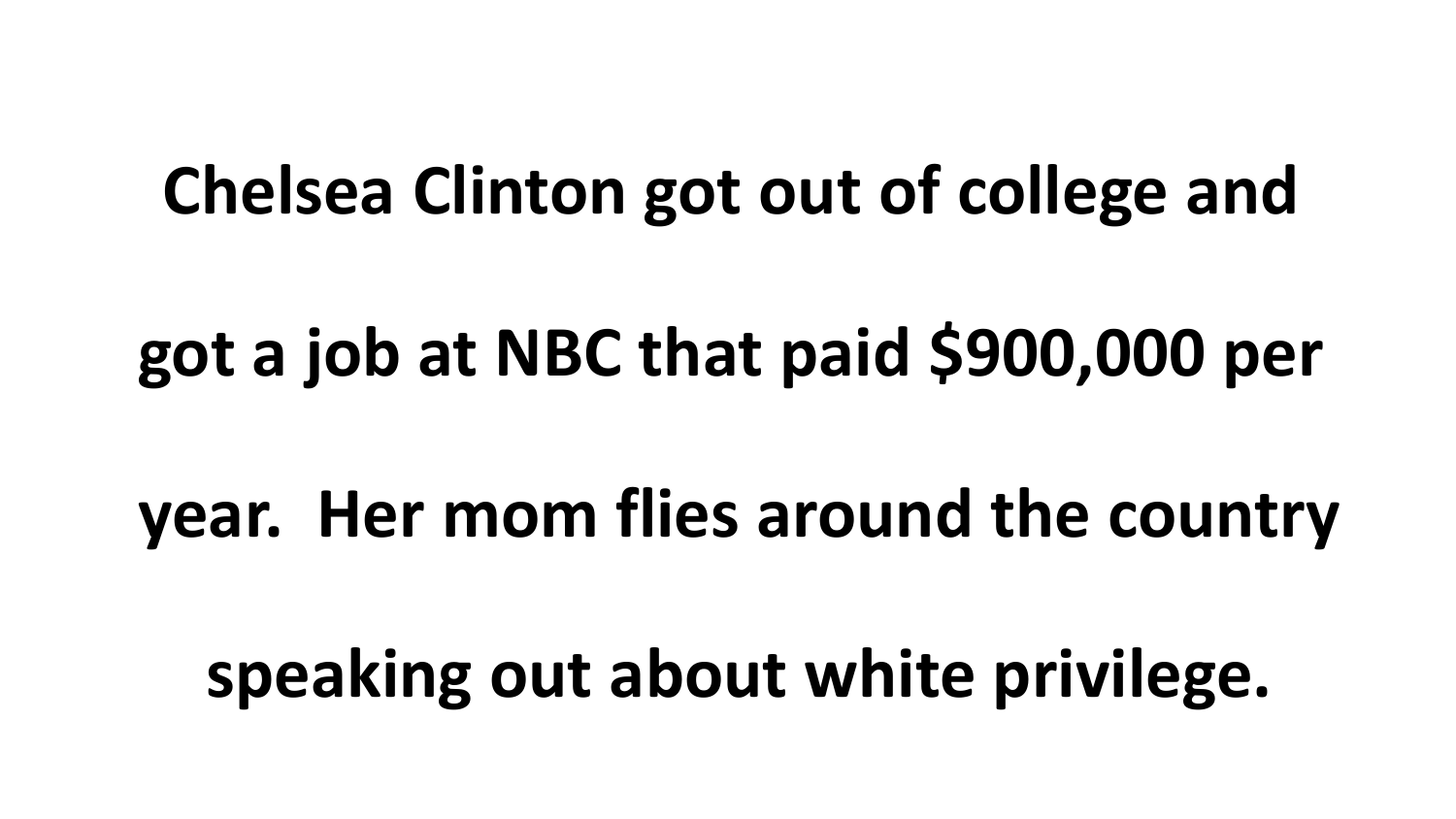#### If walls and guns don't work; then why

#### are celebrities and politicians

surrounded by them?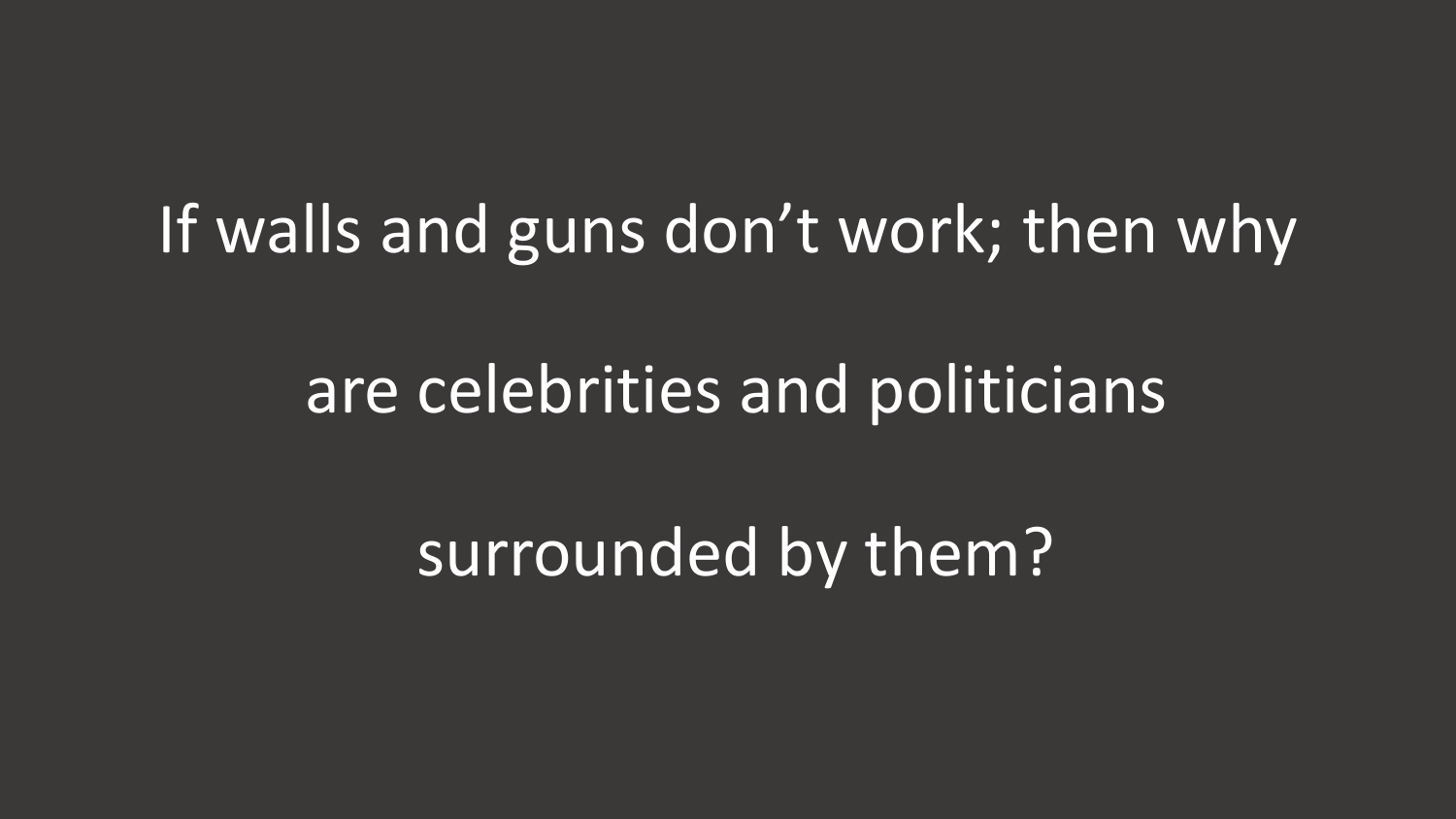# **If a dead body was found in the trunk**

# **of Hillary's car, the FBI would ask Donald**

**Trump why he did it!**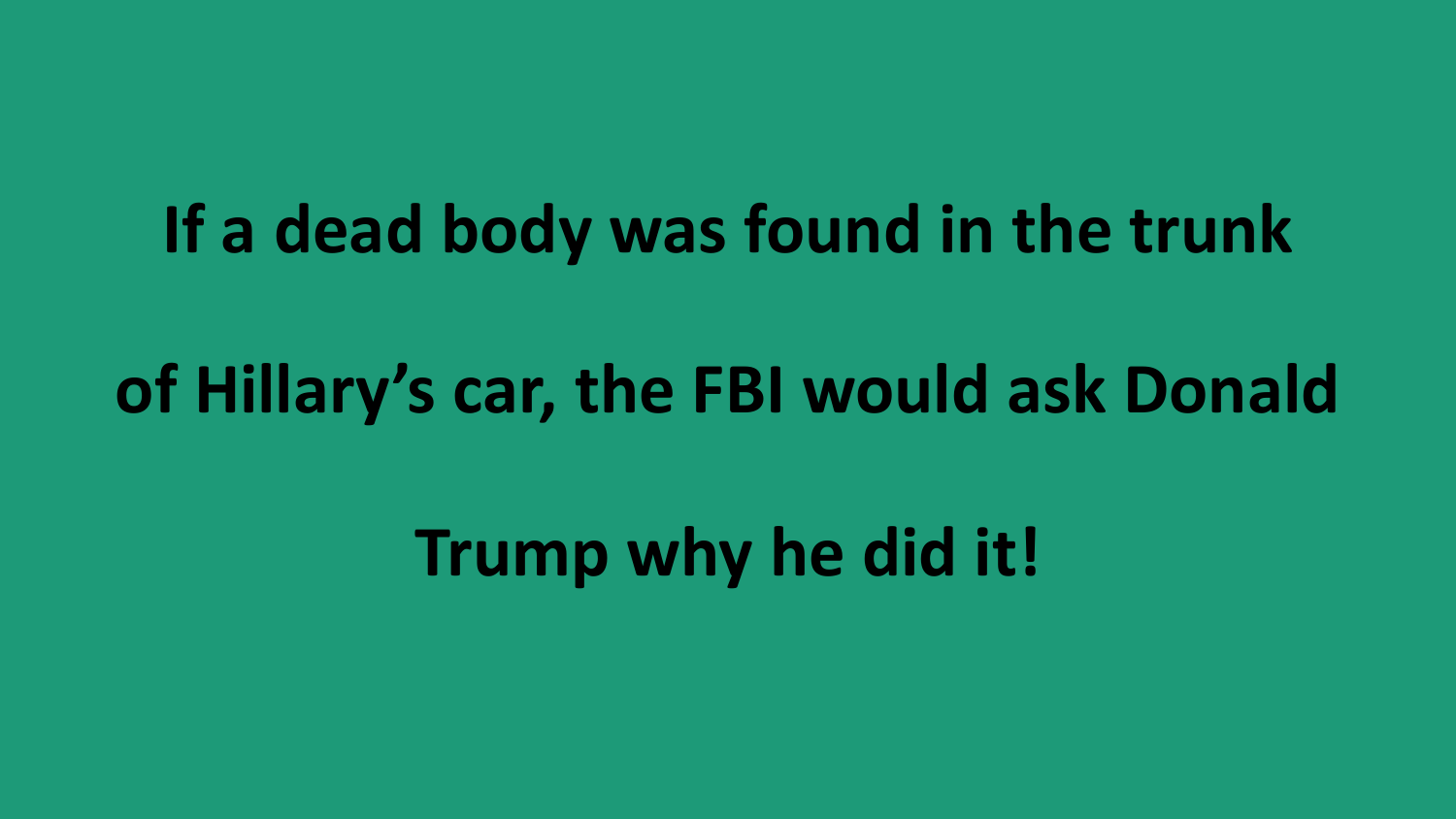#### **SOCIALISM: An idea that is so good**

#### **that it has to be mandatory**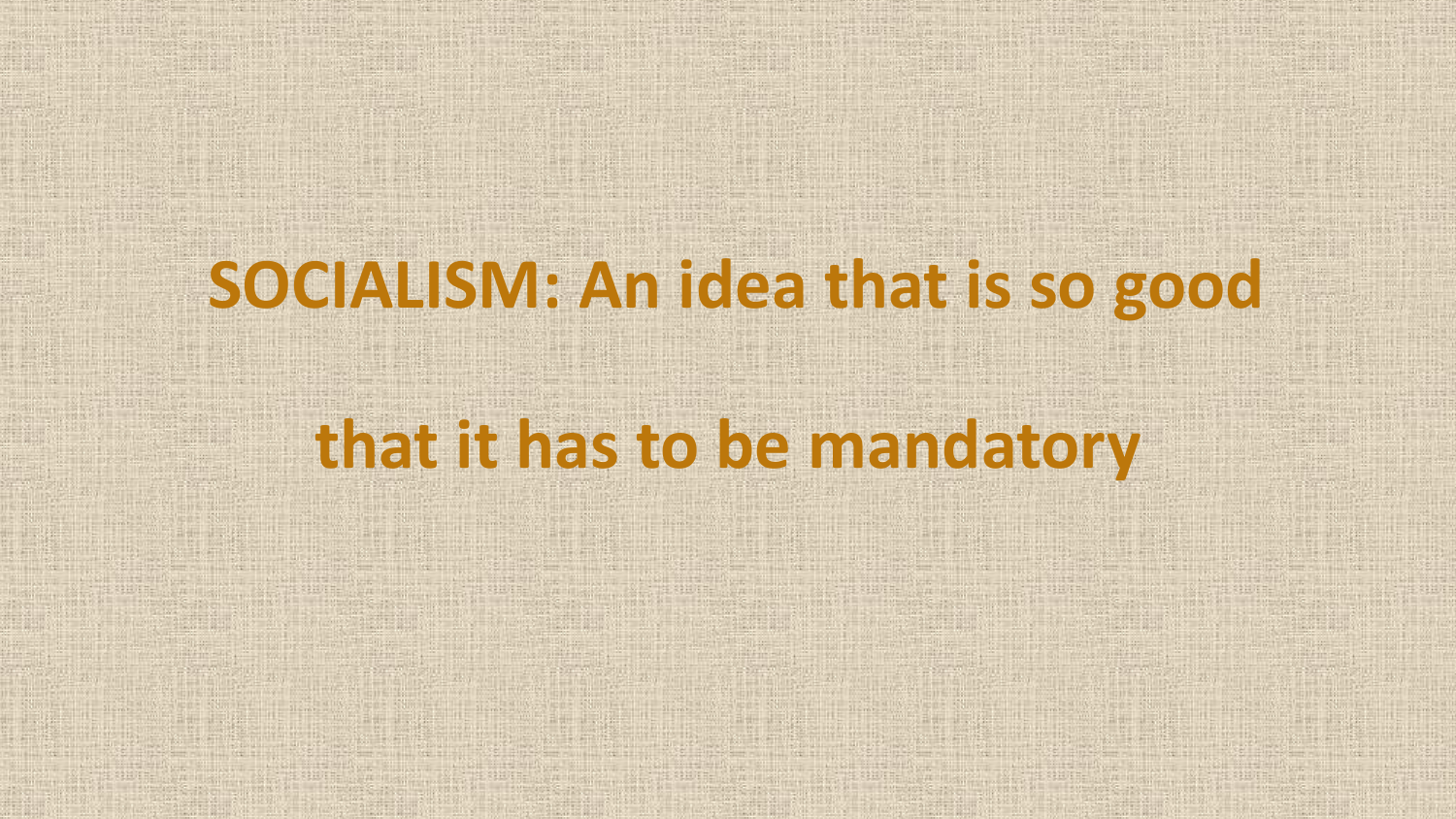#### Liberals: "Don't let unvaccinated kids

into our schools!"

# Same liberal: "Let thousands of

unvaccinated illegal immigrants in!"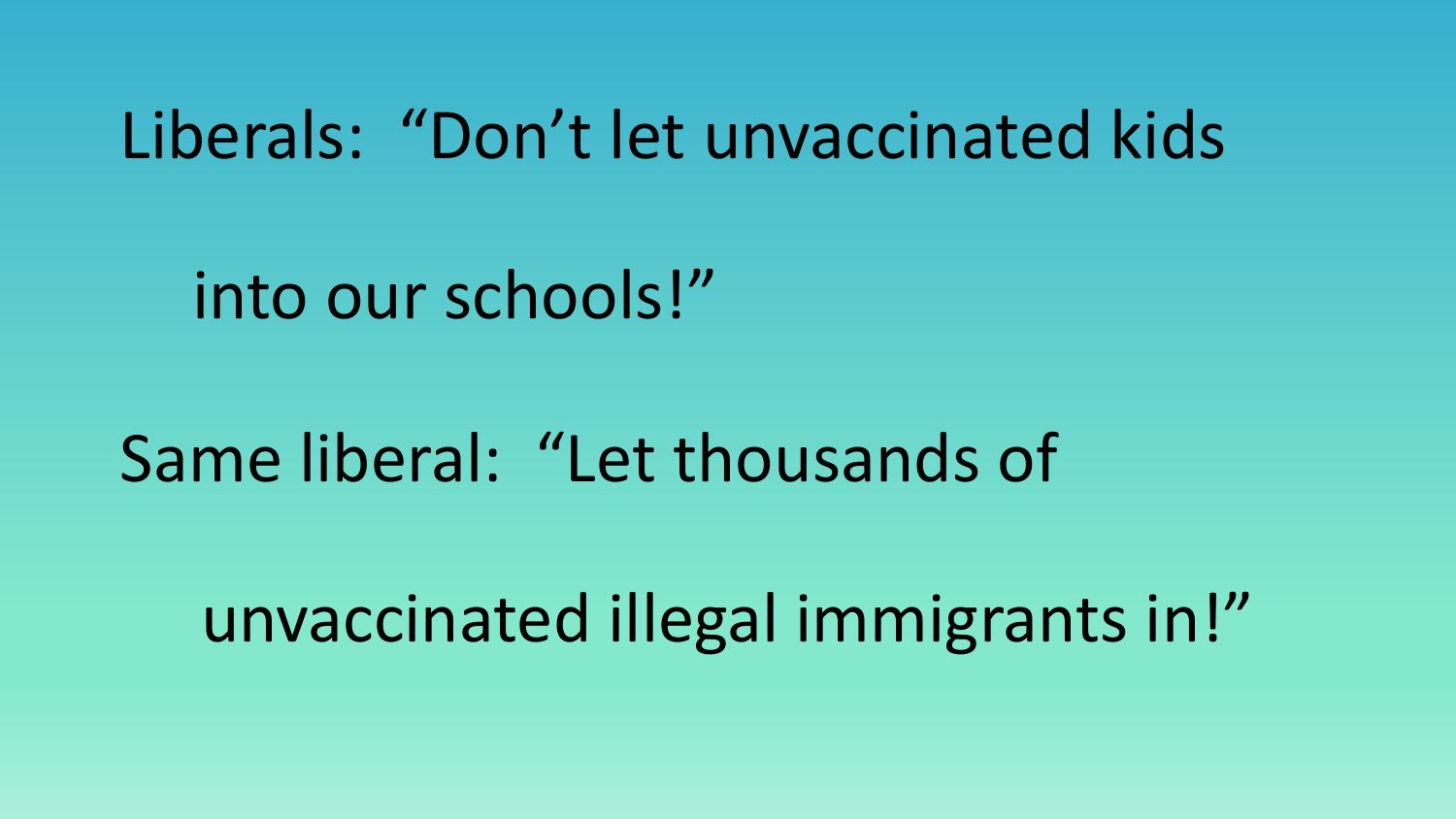#### **Bernie Sanders walks into a bar and**

#### **Yells… "Free drinks for everyone!"**

**Looks around and says "Who's buying?"**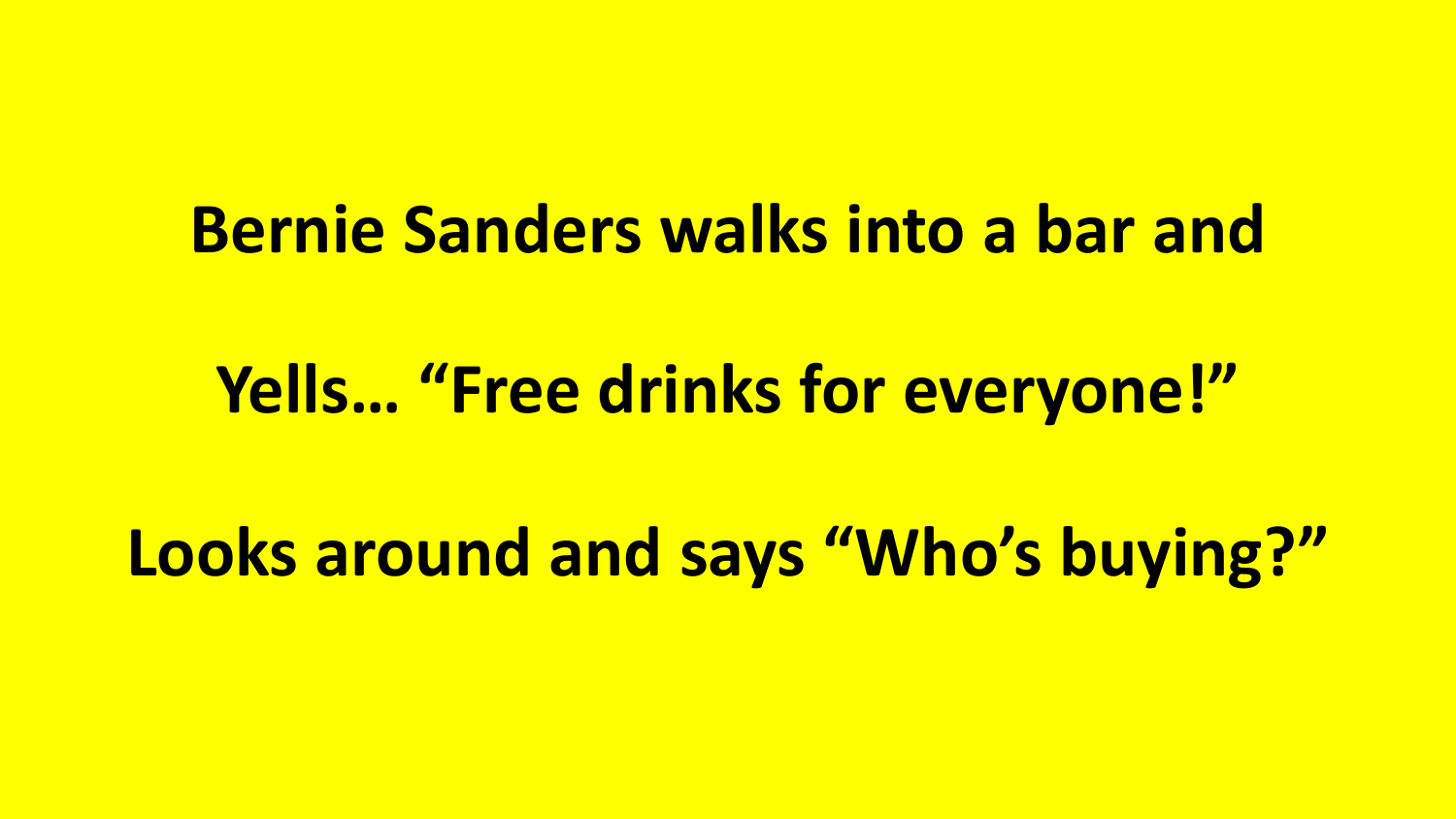#### **What is the difference between**

#### **an Illegal immigrant and E.T.?**

#### **E.T. learned to speak english and**

**went home.**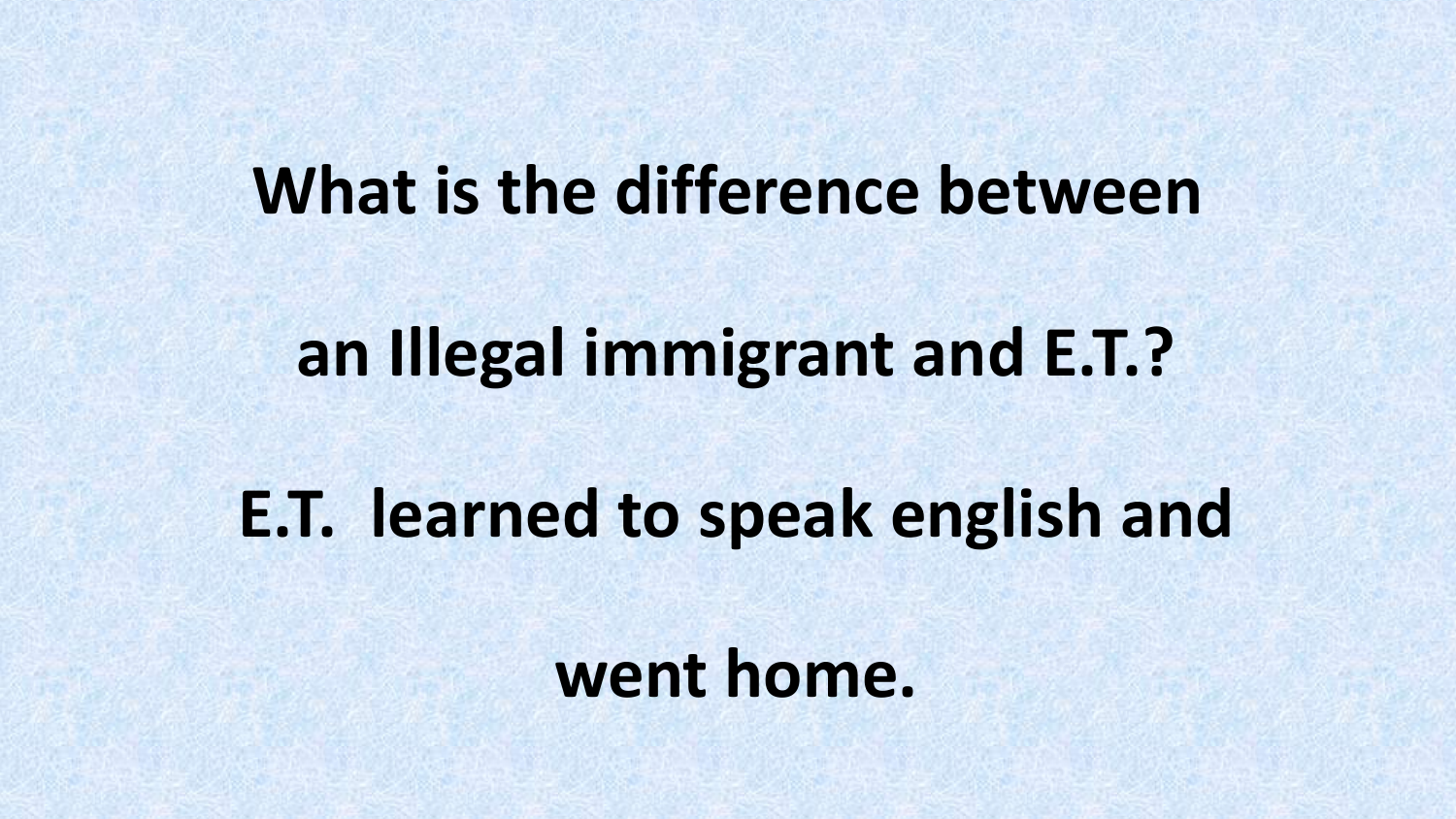# **You know that you live in a great**

#### **country when even the people that**

# **absolutely detest it refuse to leave. Candace Owens**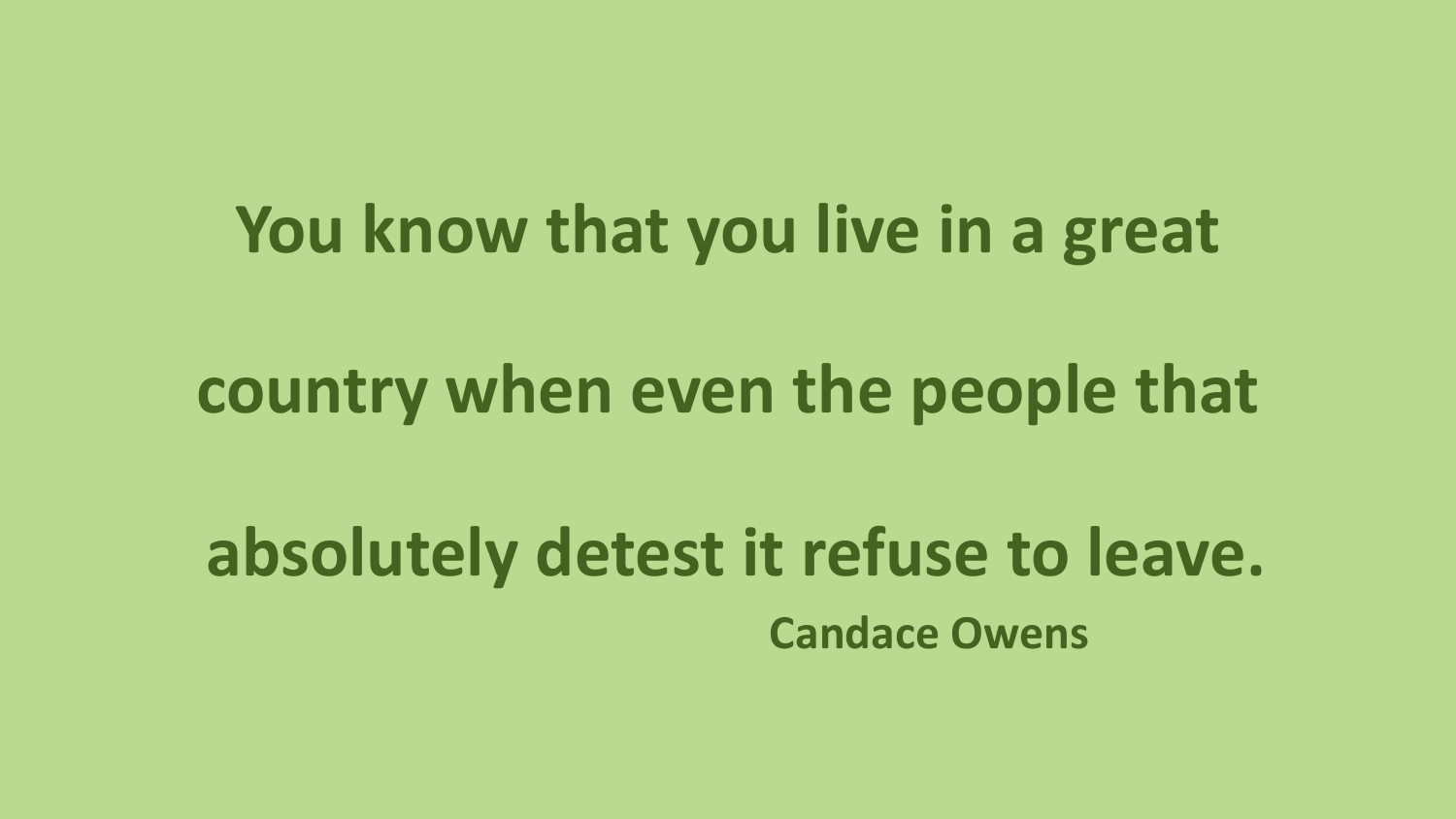# **The law allowing for the separation of**

# **children from their parents who cross the**

# **border illegally was signed by Bill Clinton**

**in 1997, why is it a problem now?**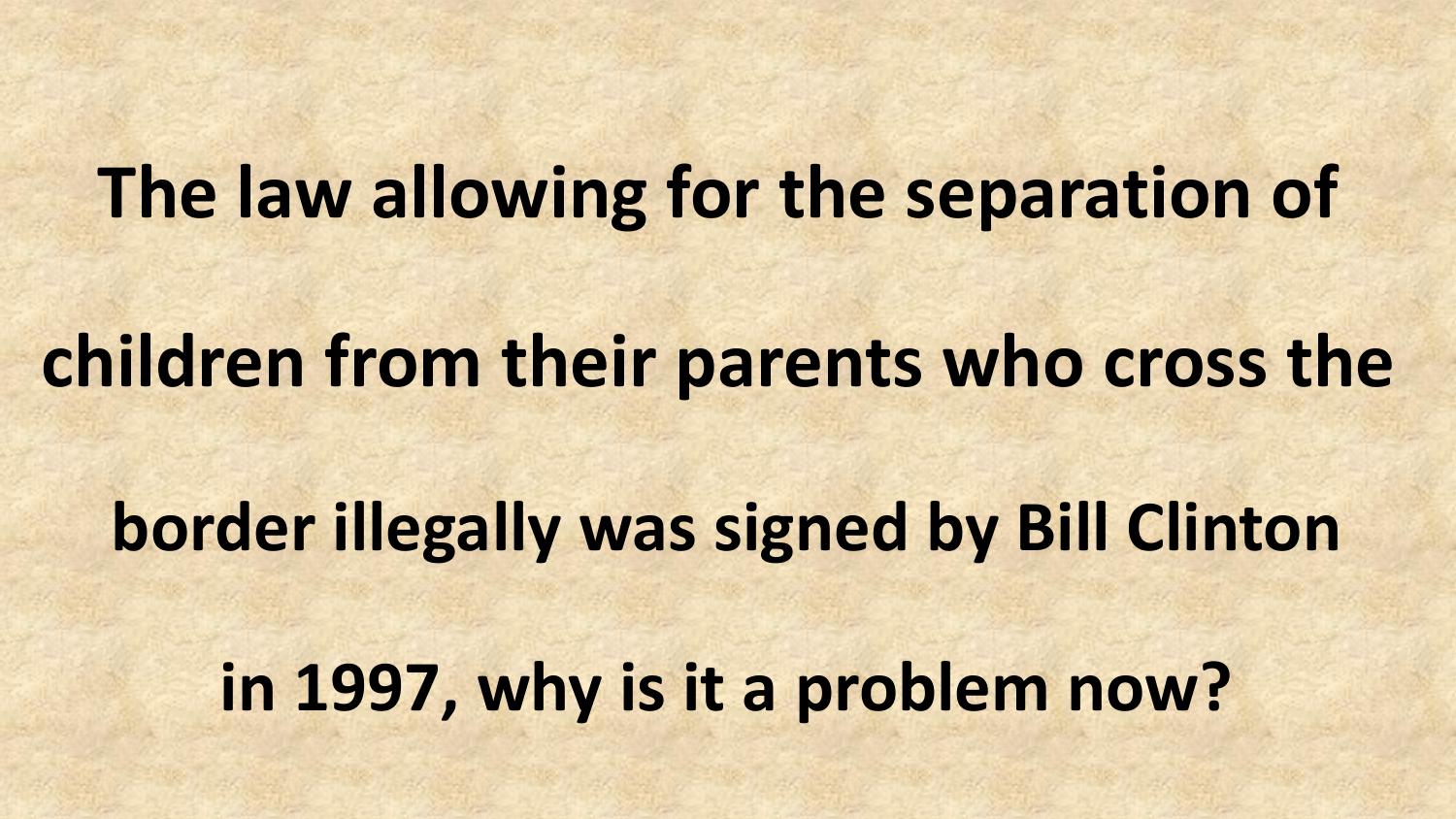**68 people were killed in mass shootings** 

#### **in 2018. Did you know that about**

**2000 were killed by illegal aliens?**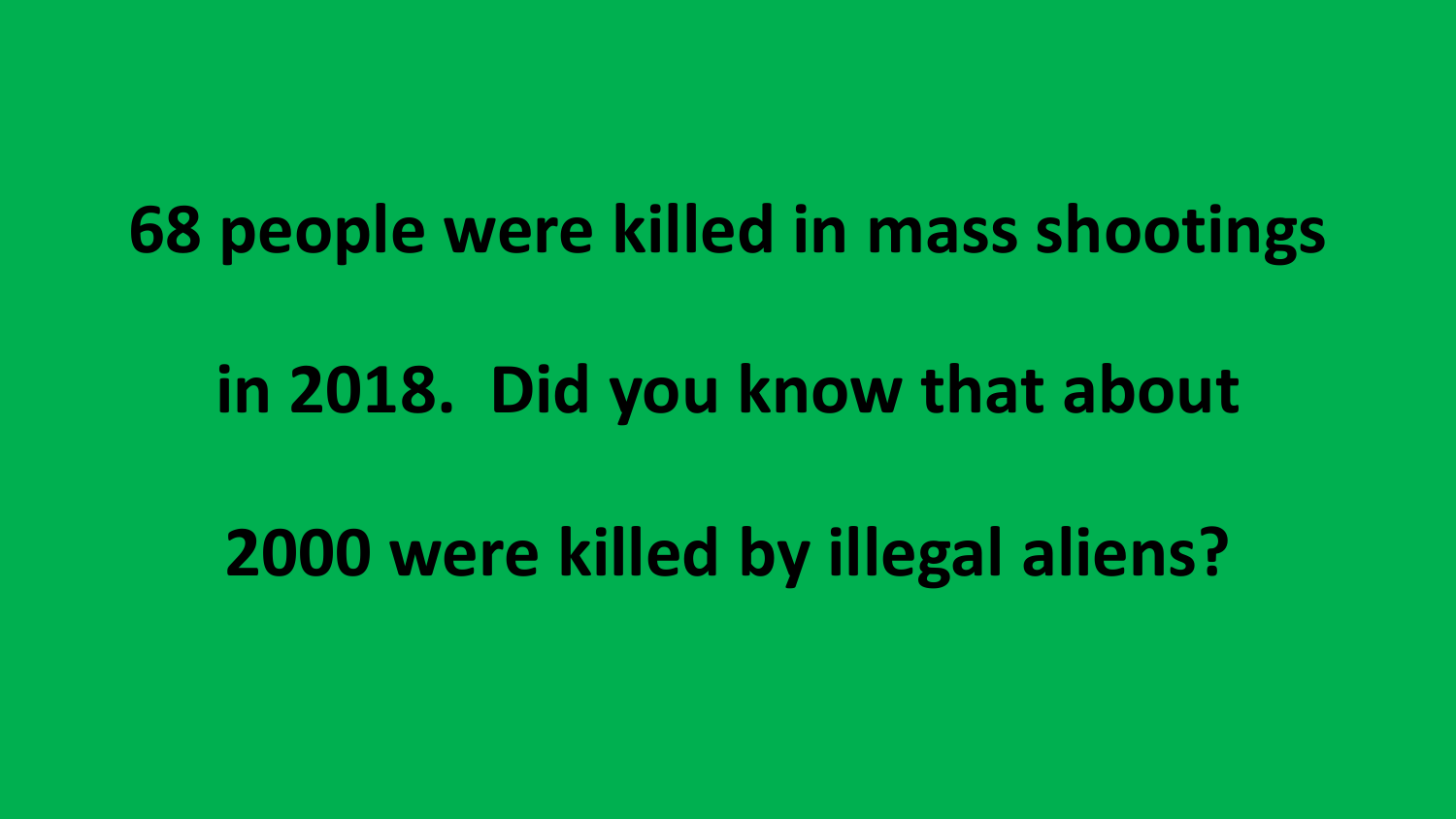# **Democrats say you can be ween a letter!**

### **injection to killers, rapist, pedophiles**

#### **and school shooters but you can give**

#### **a lethal injection to an infant.**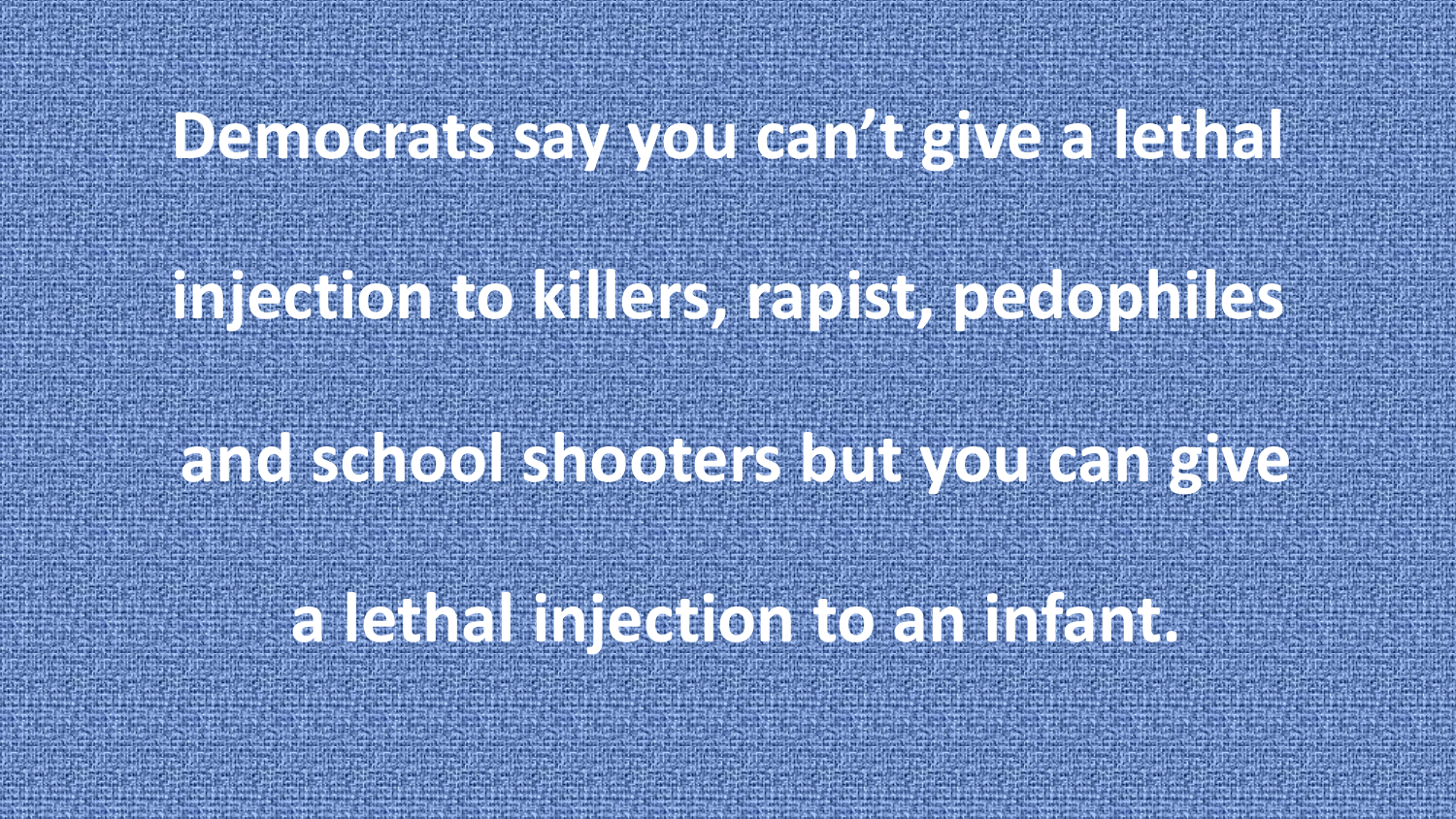#### **And just like that they went from being**

# **against foreign interference in our**

### **elections to allowing non-citizens to**

#### **vote in our elections.**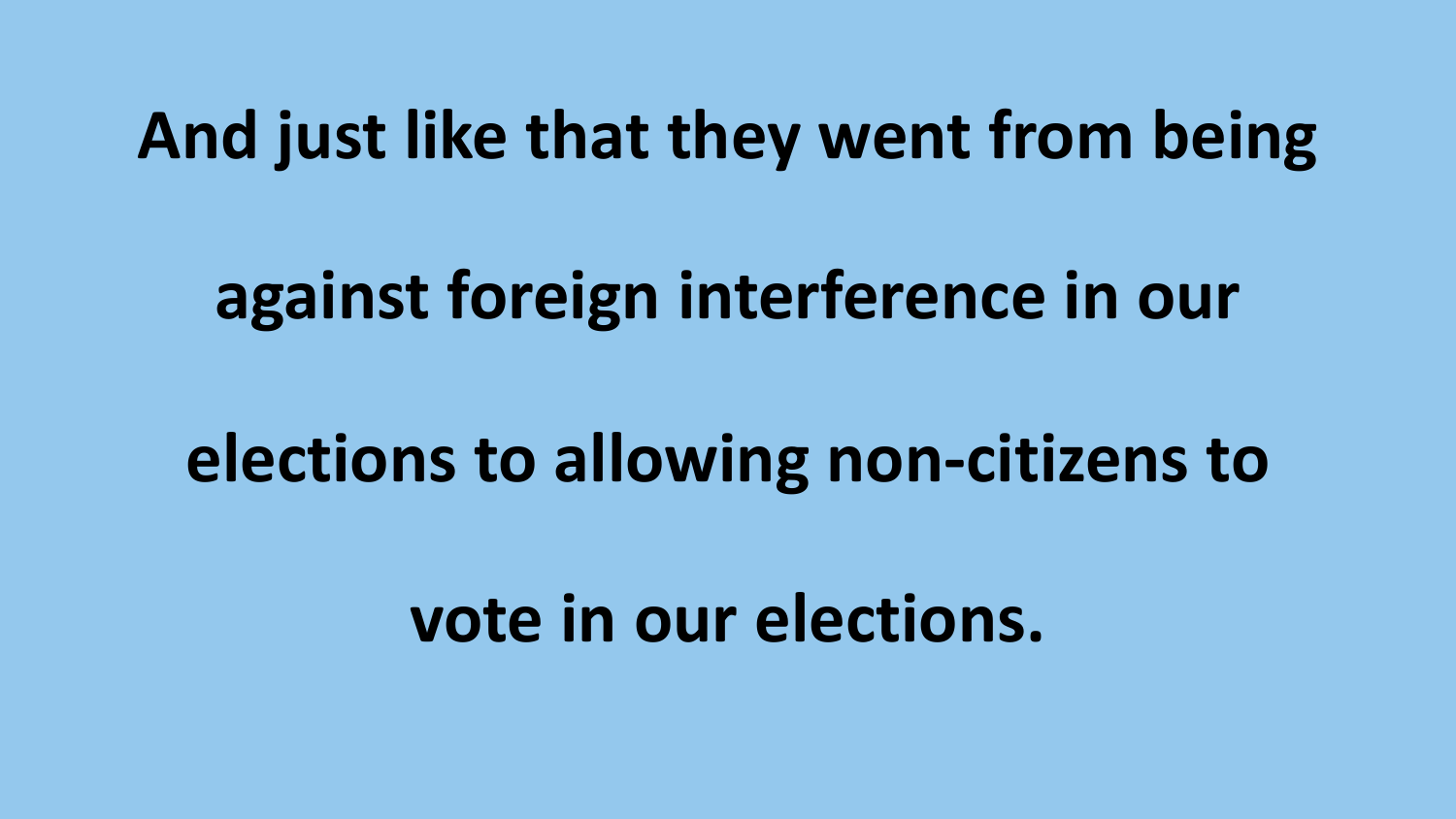#### **Watching the left come up with schemes**

#### **to "catch Trump" is like watching**

#### **Wile E. Coyote trying to catch**

**Road Runner.**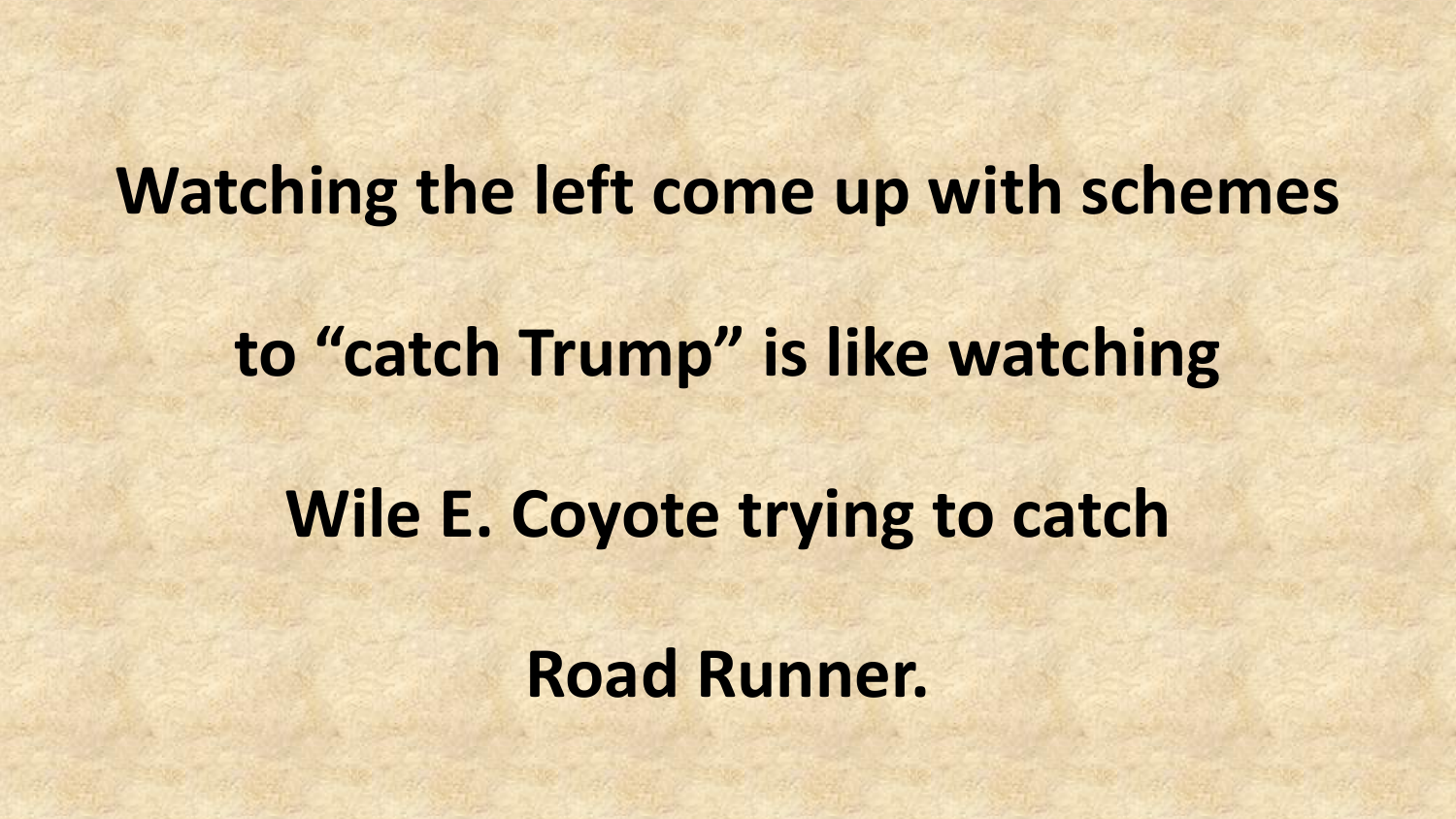# MAGA

# Make Alexandria Go Away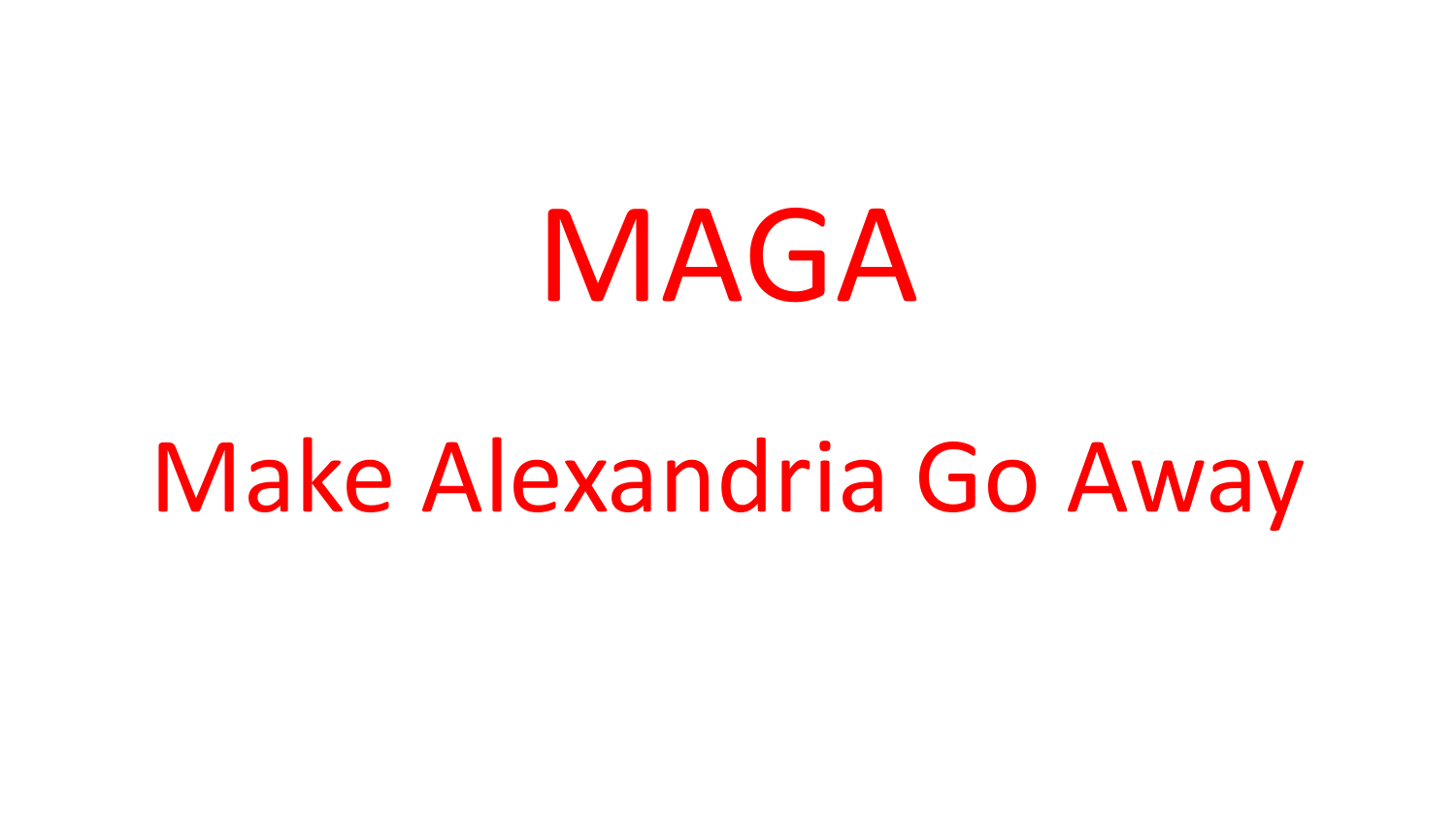#### **President Trump's wall cost less**

#### **than the Obamacare website.**

**Let that sink in, America.**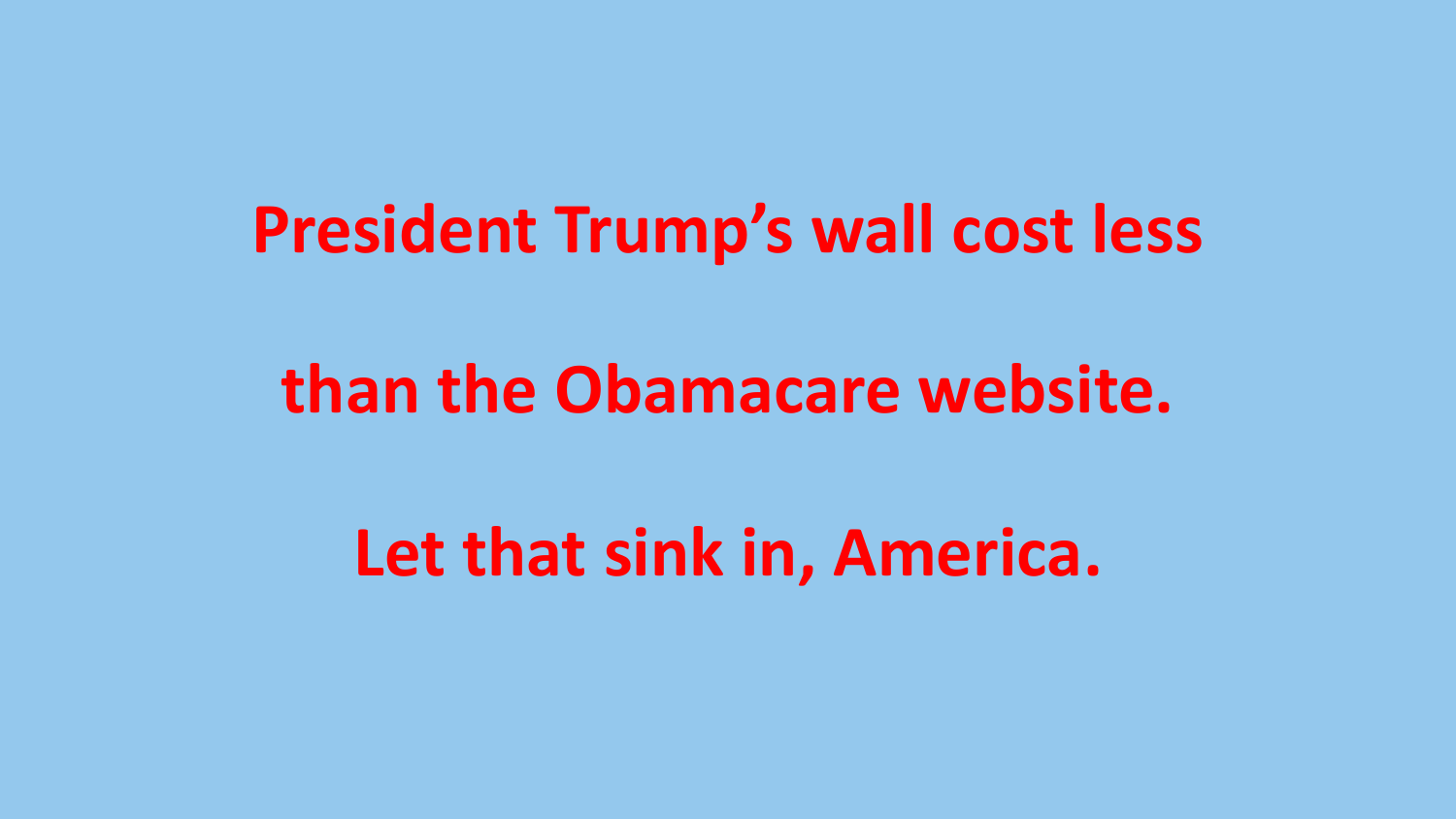# **14 Million**

# **kids are living in poverty in America.**

**But Democrats fight for illegal aliens.**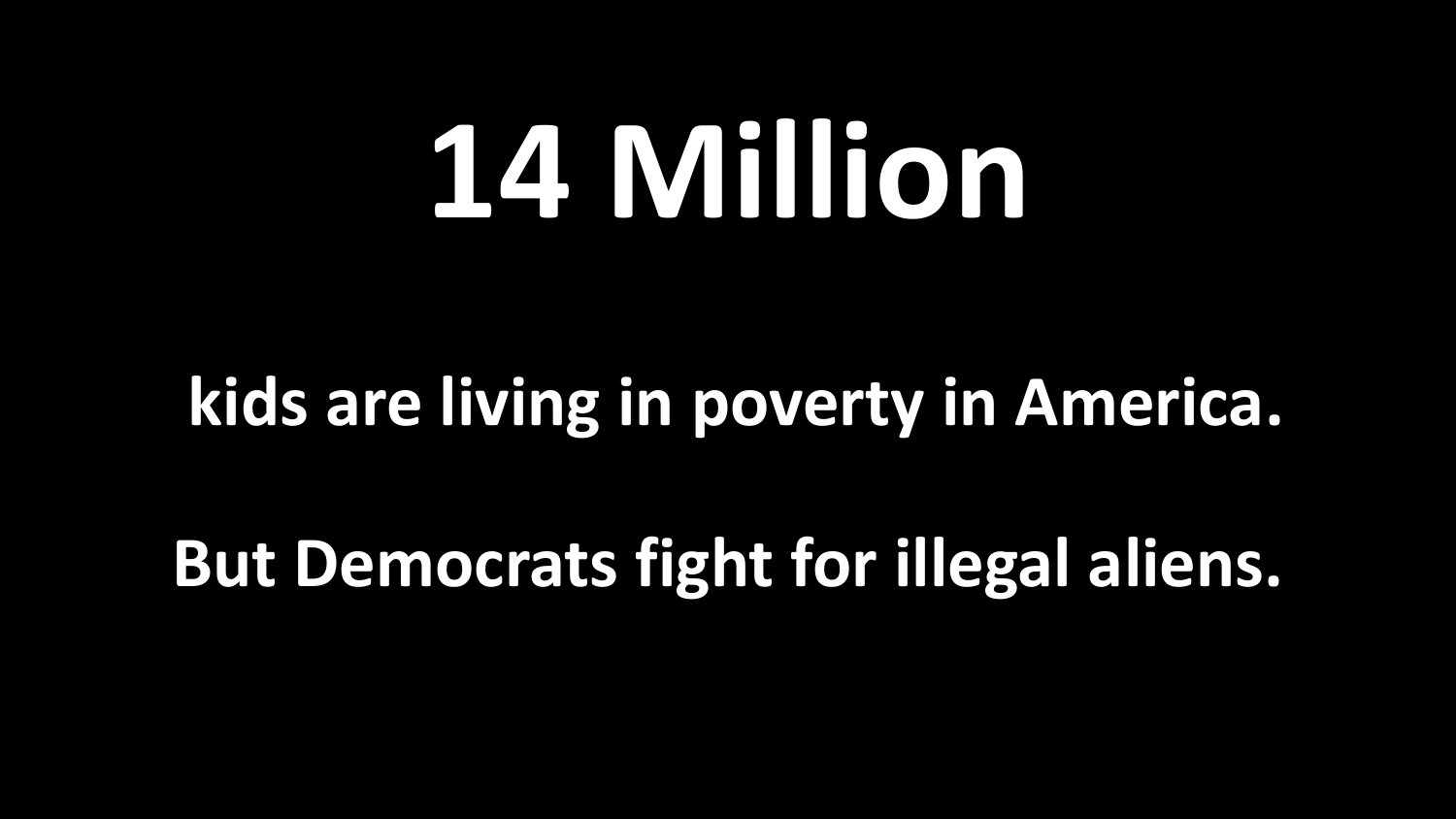#### **We are one election away from open**

#### **borders, socialism, gun confiscation,**

#### **and full term abortion nationally.**

**We are fighting evil.**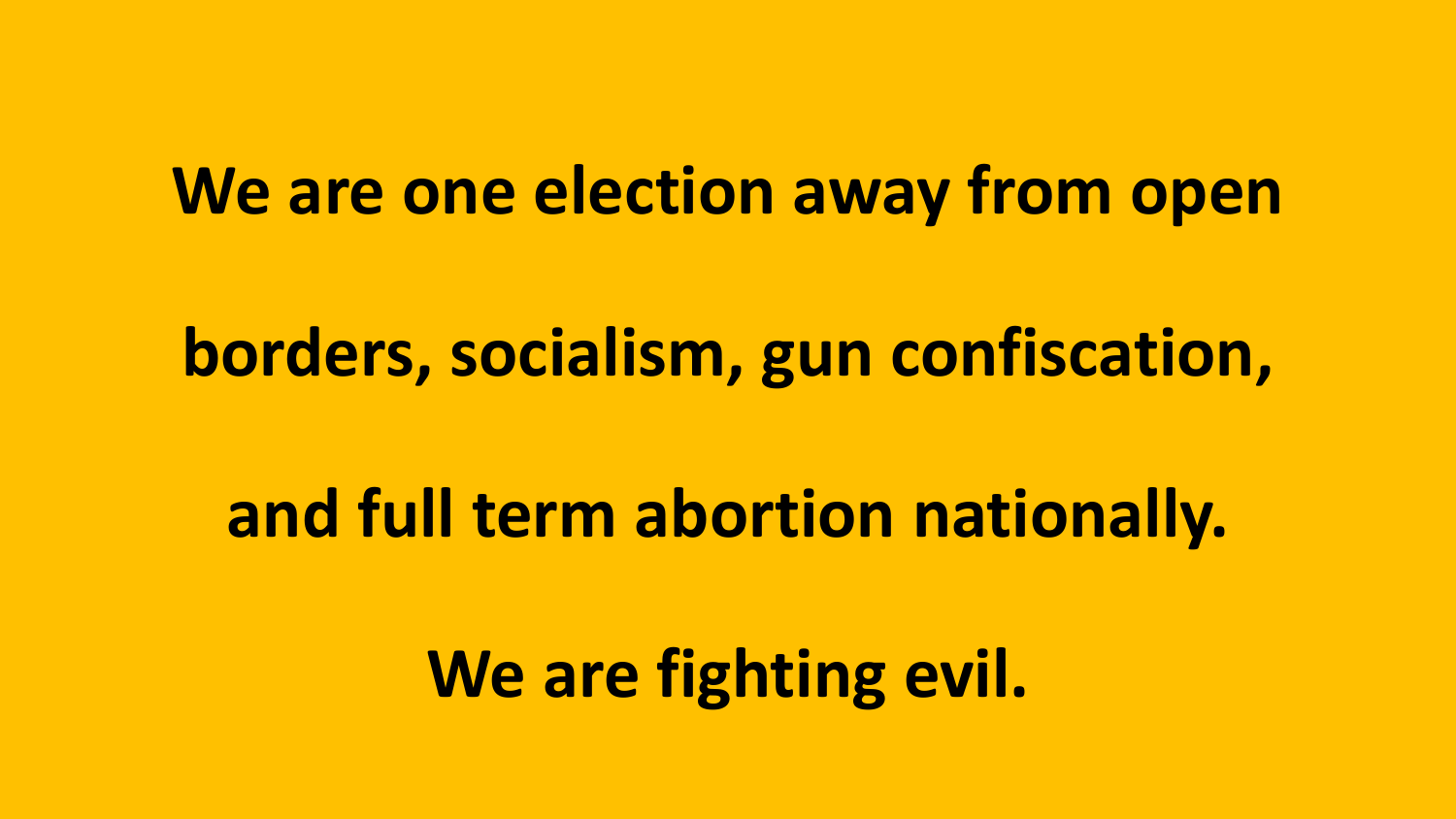#### **Pennsylvania officials have admitted**

# **To finding names of 11,198**

#### **non-citizens registered to vote on the**

**states rolls.**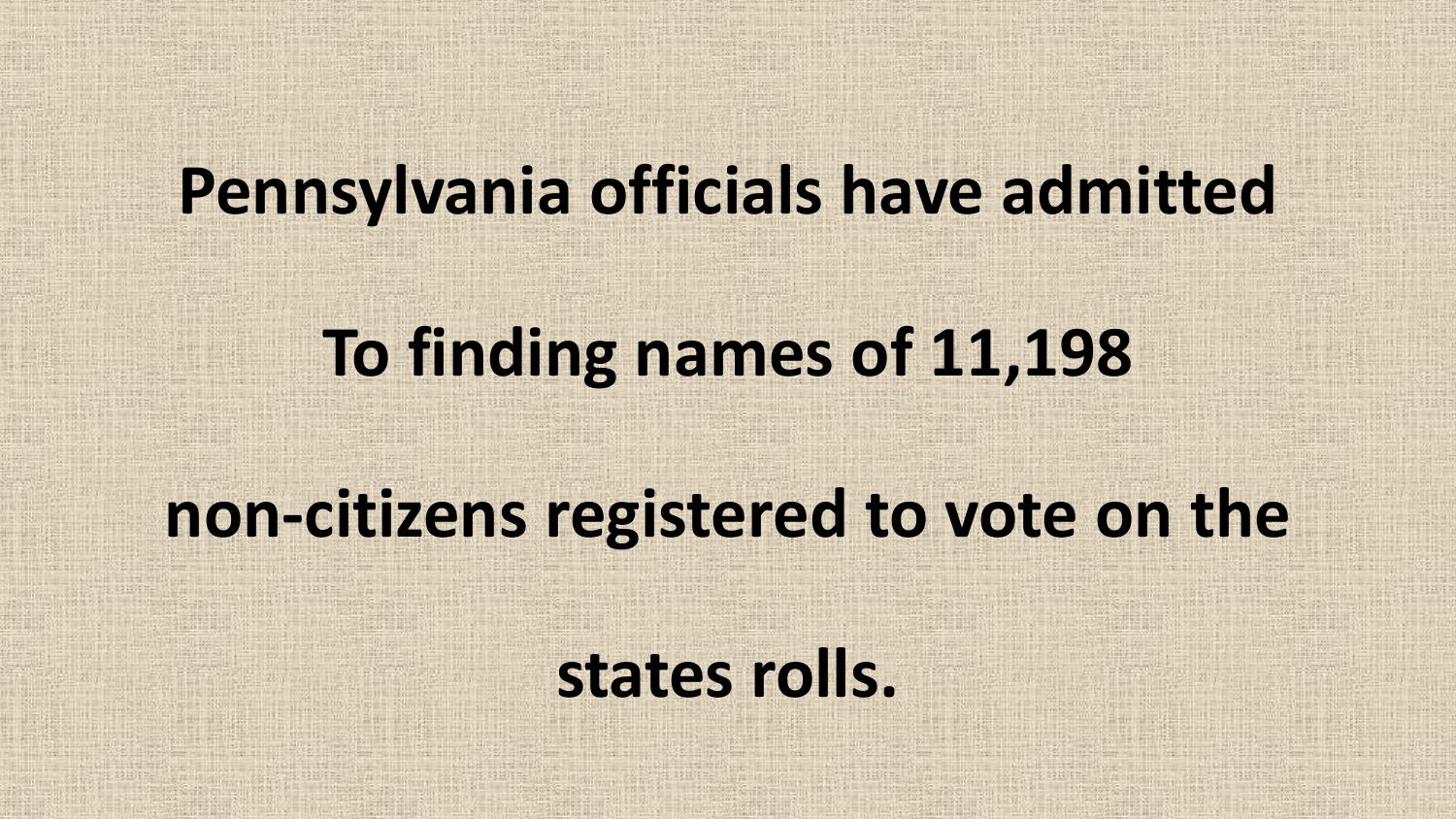#### **They sent more troops and**

#### **armament to arrest Roger Stone**

# **than they sent to defend Benghazi.**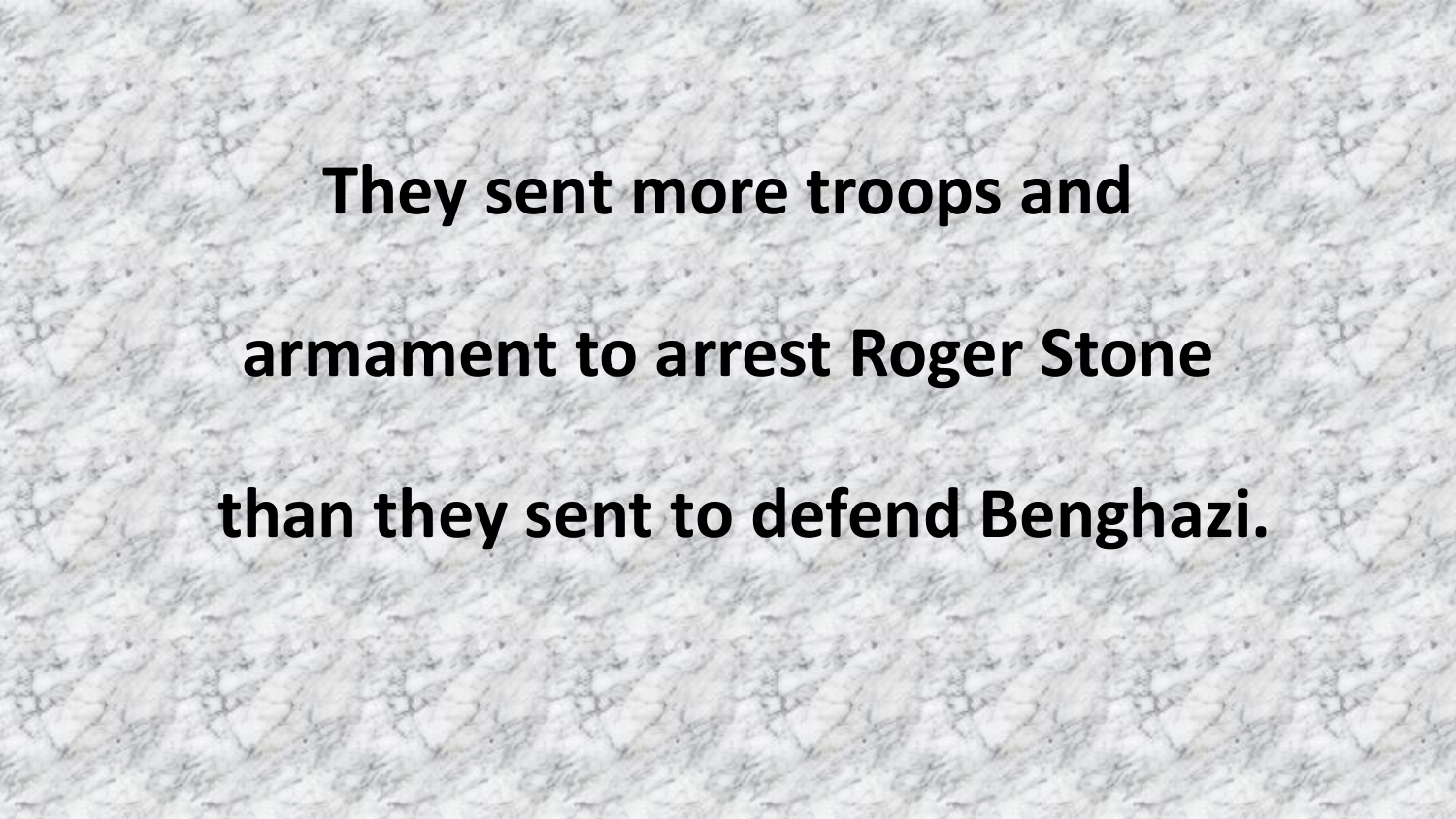#### **It's a sad day when it is easier to**

#### **abort an American child than it is**

# **to deport an illegal alien.**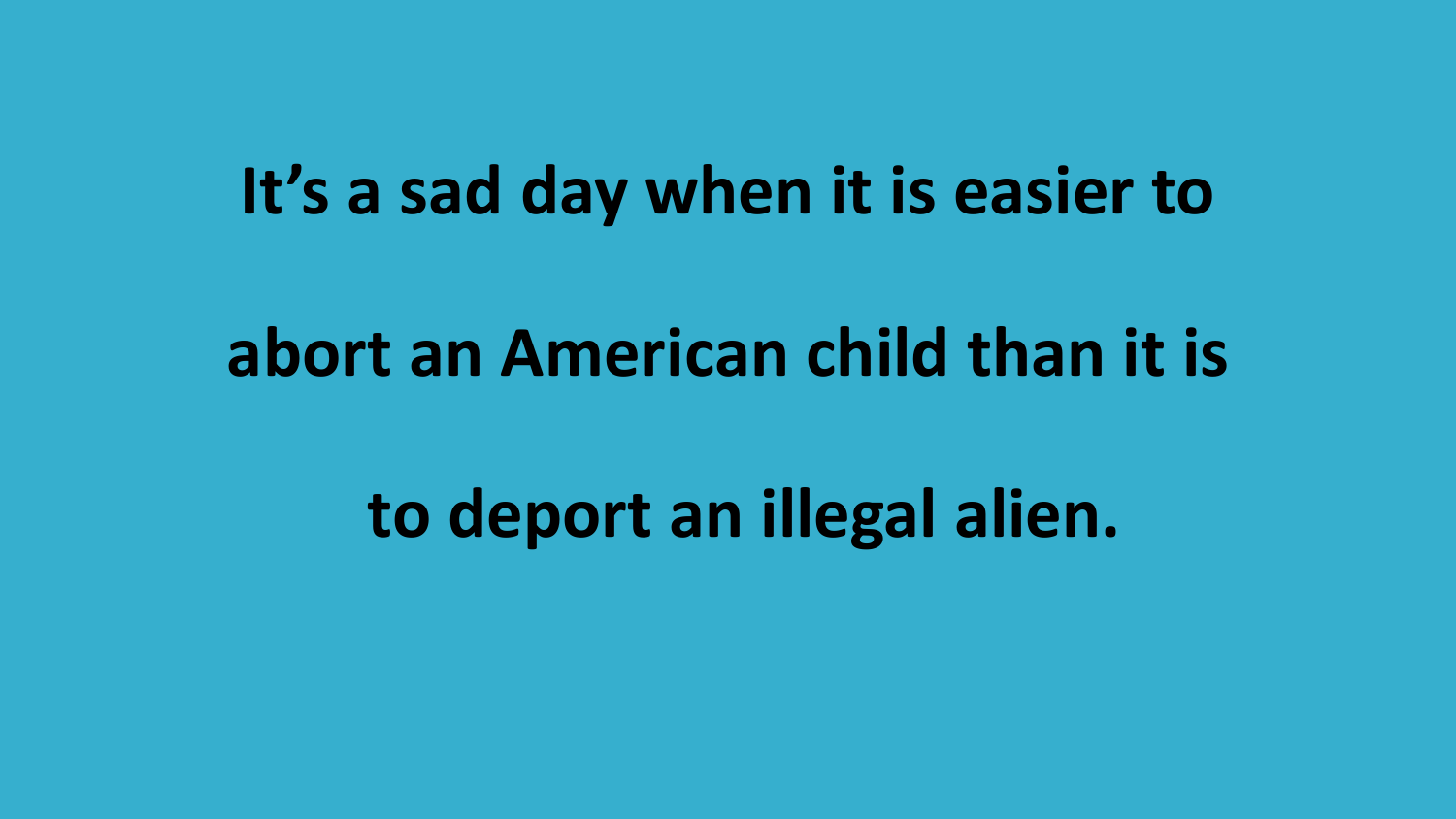#### 60 years ago, Venezuela was 4th on the

#### world economic freedom index. Today they

are 179<sup>th</sup> and their citizens are dying of

starvation. In only 10 years, Venezuela

was destroyed by democratic socialism.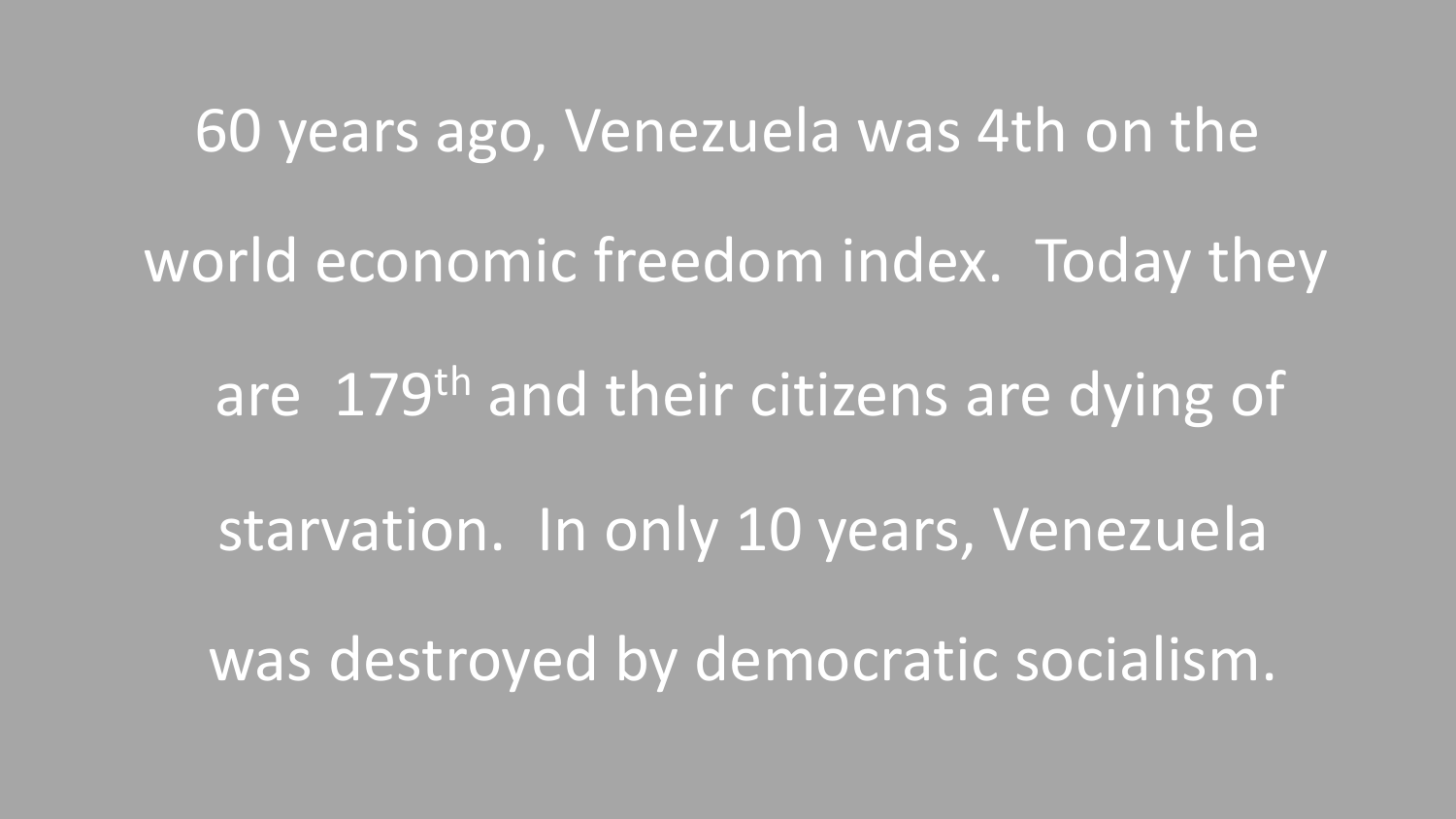### **Russia donated \$0.00 to the Trump**

**campaign. Russia donated \$145,600,000** 

### **to the Clinton Foundation.**

**But Trump was the one investigated!**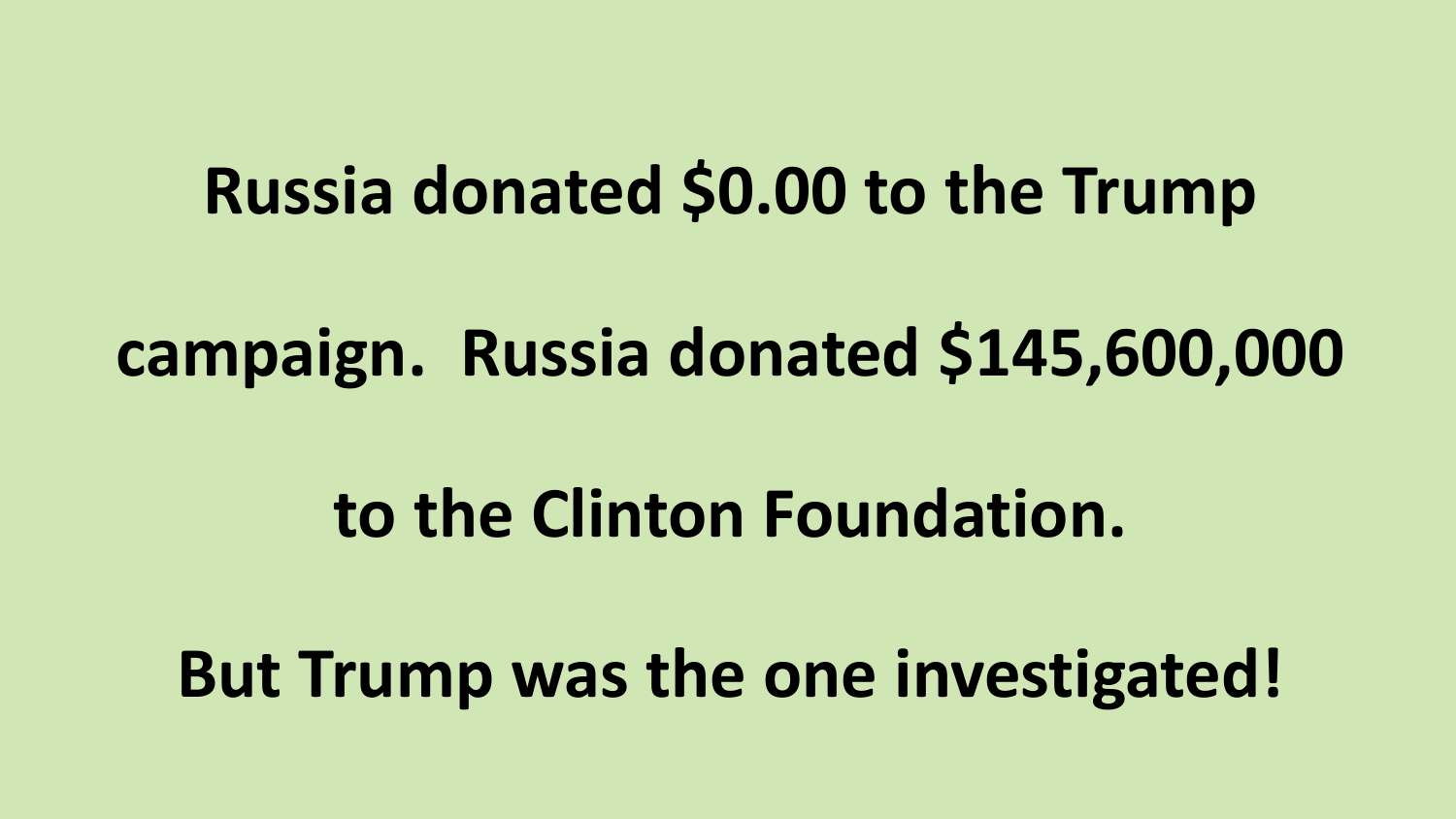#### **Nancy Pelosi invited illegal aliens to the**

#### **State of the Union. President Trump**

#### **Invited victims of illegal aliens to the**

#### **State of the union. Let that sink in.**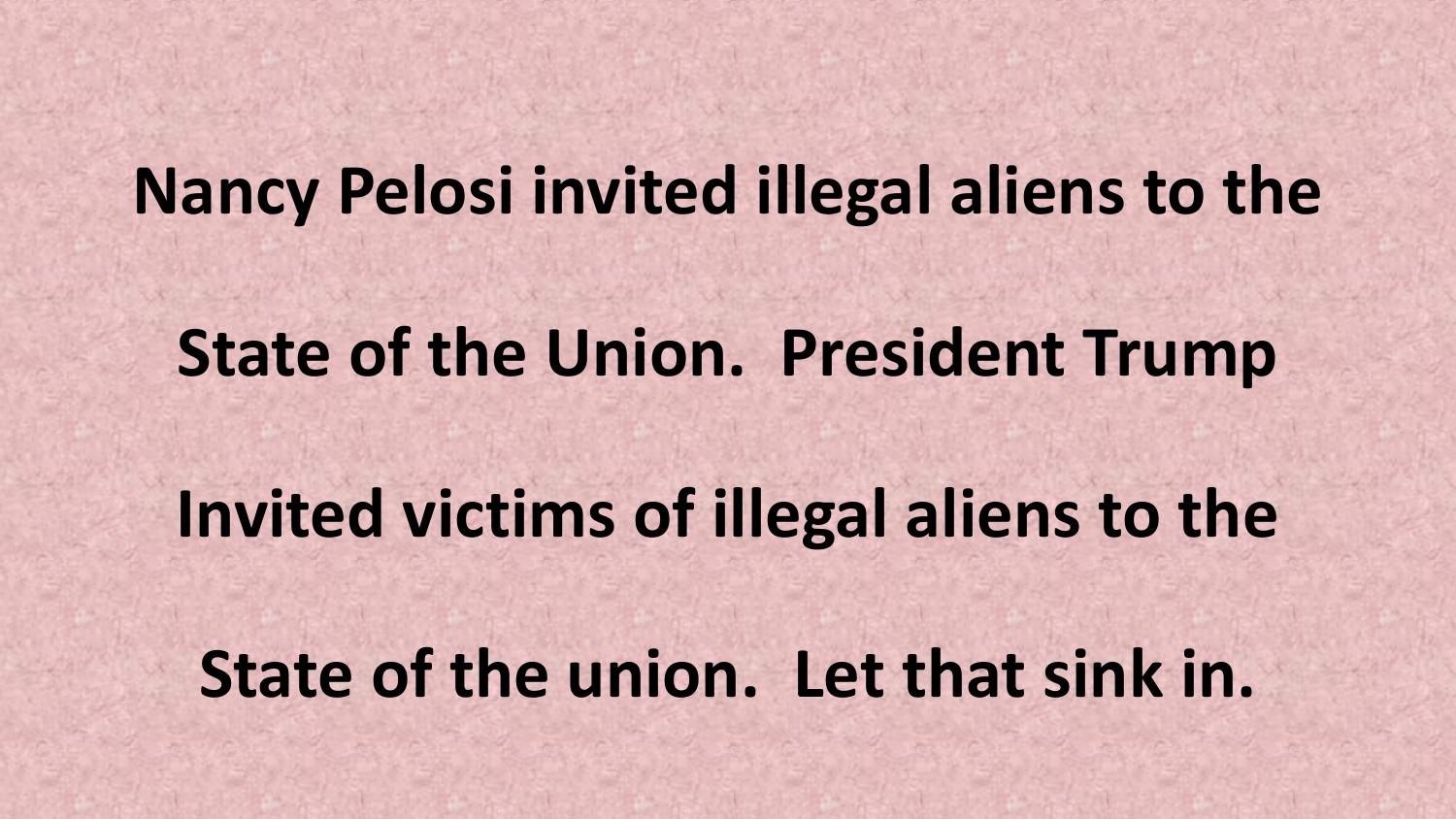#### **A socialist is basically a communist**

#### **that doesn't have the power to take**

# **everything from their citizens at**

**gunpoint … Yet!**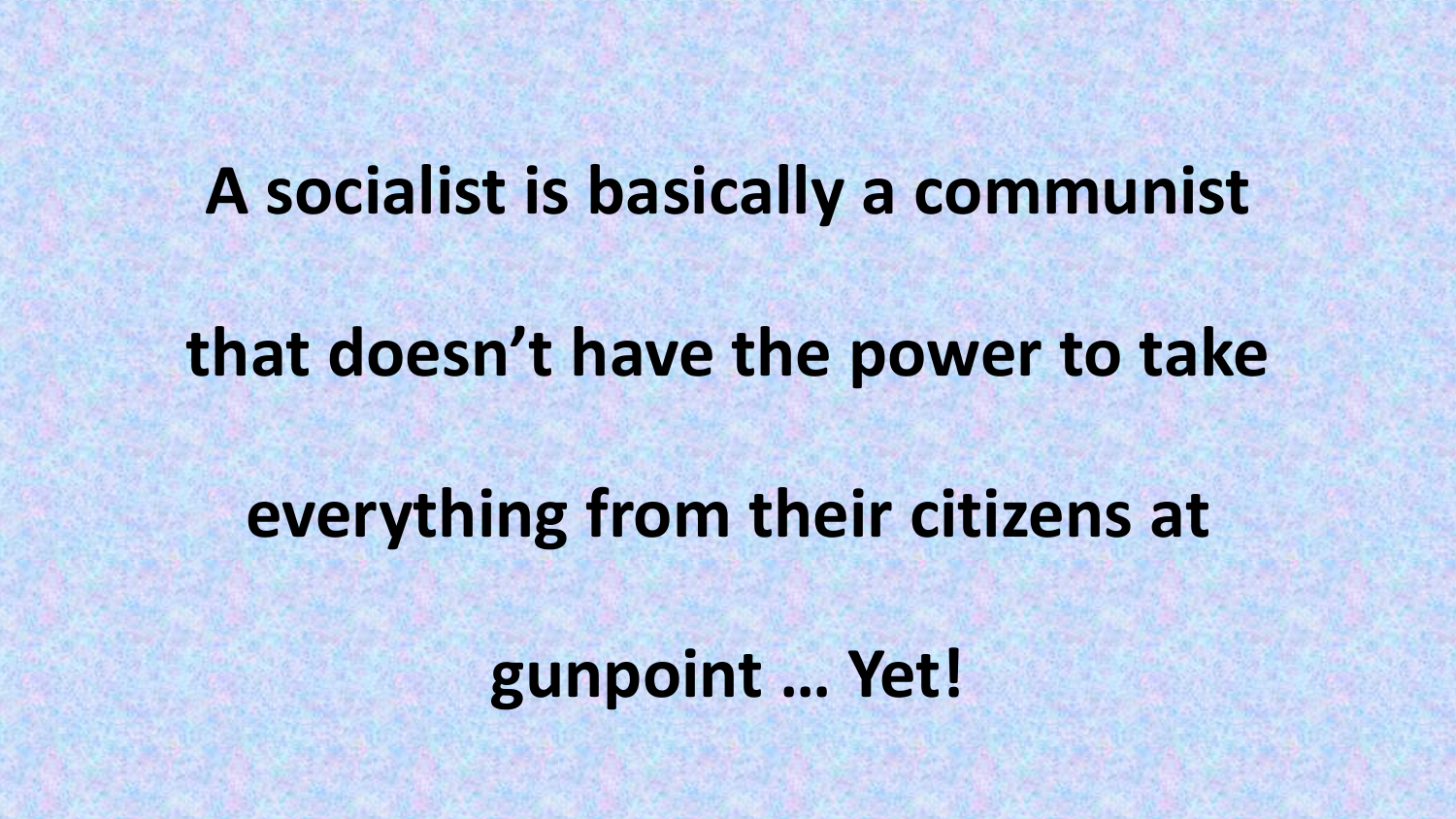# VOTE REPUBLICAN

#### They may not be perfect,

But the other side is insane!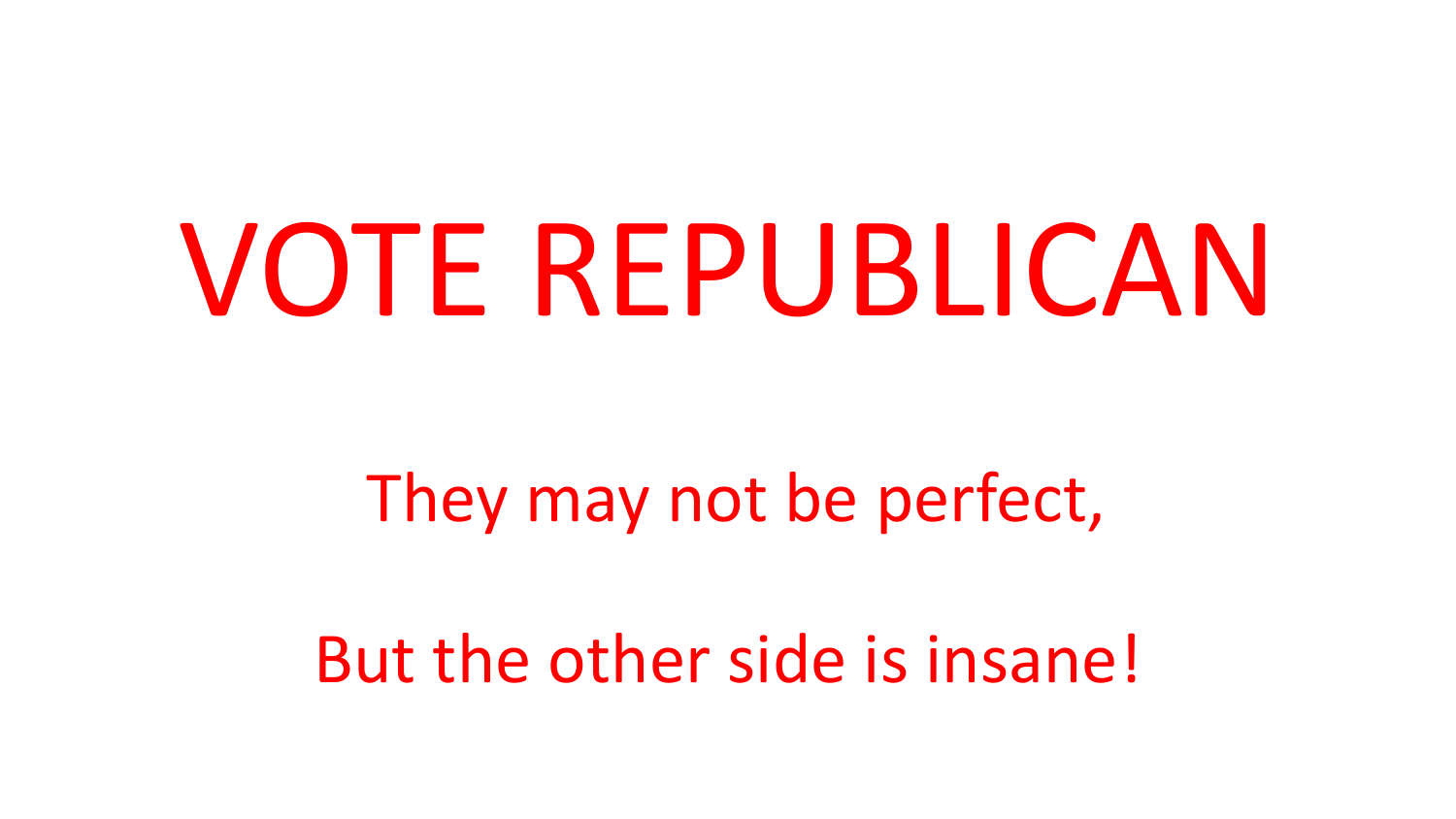#### **Liberals feel the same way about**

#### **firearms as they do about wealth.**

# **It's okay for them but not for you.**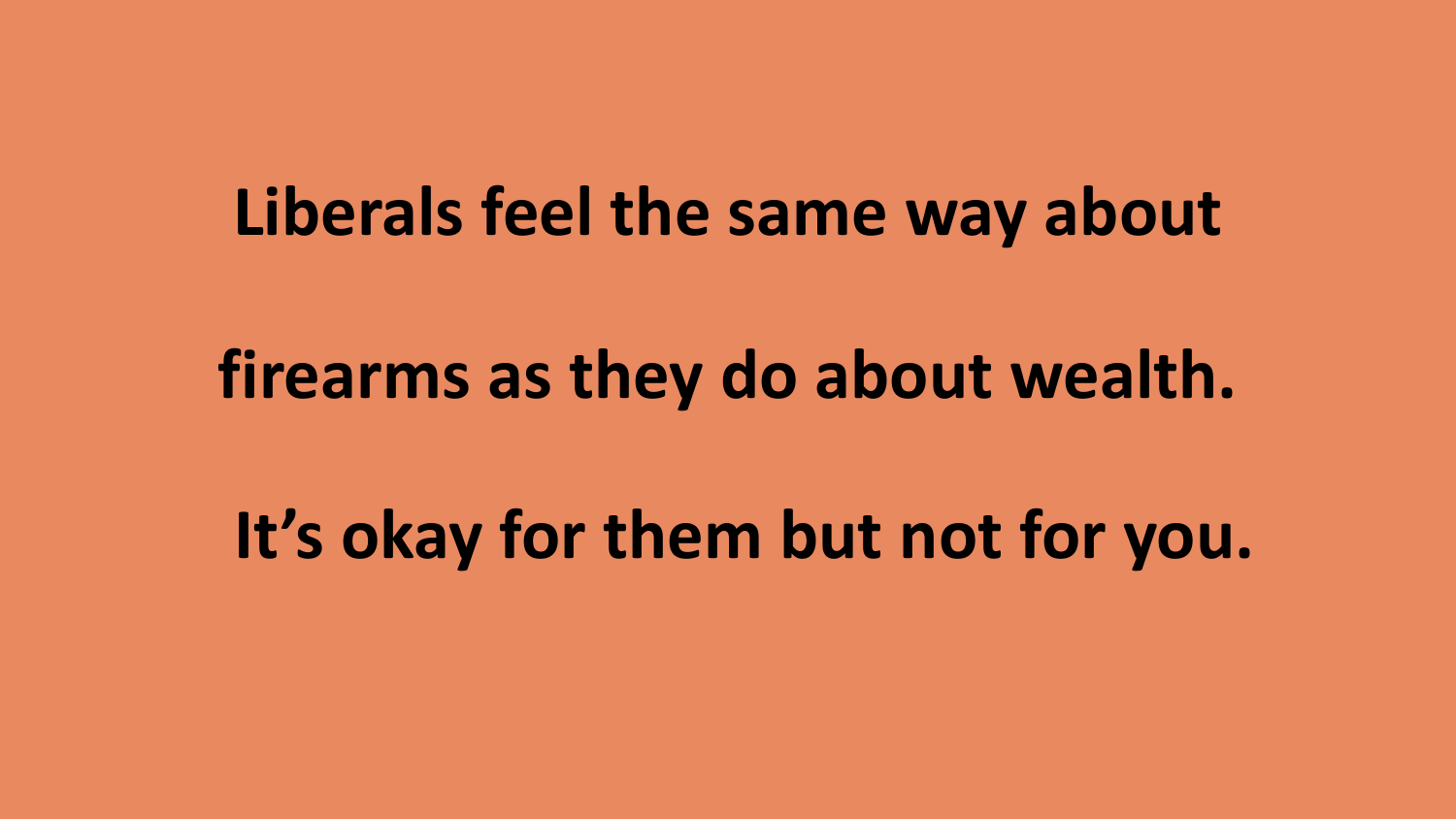#### **A party that supports abortion over**

### **Life, illegals aliens over its citizens, and**

#### **refugees over its veterans is going to**

#### **lecture me on morals. Don't think so.**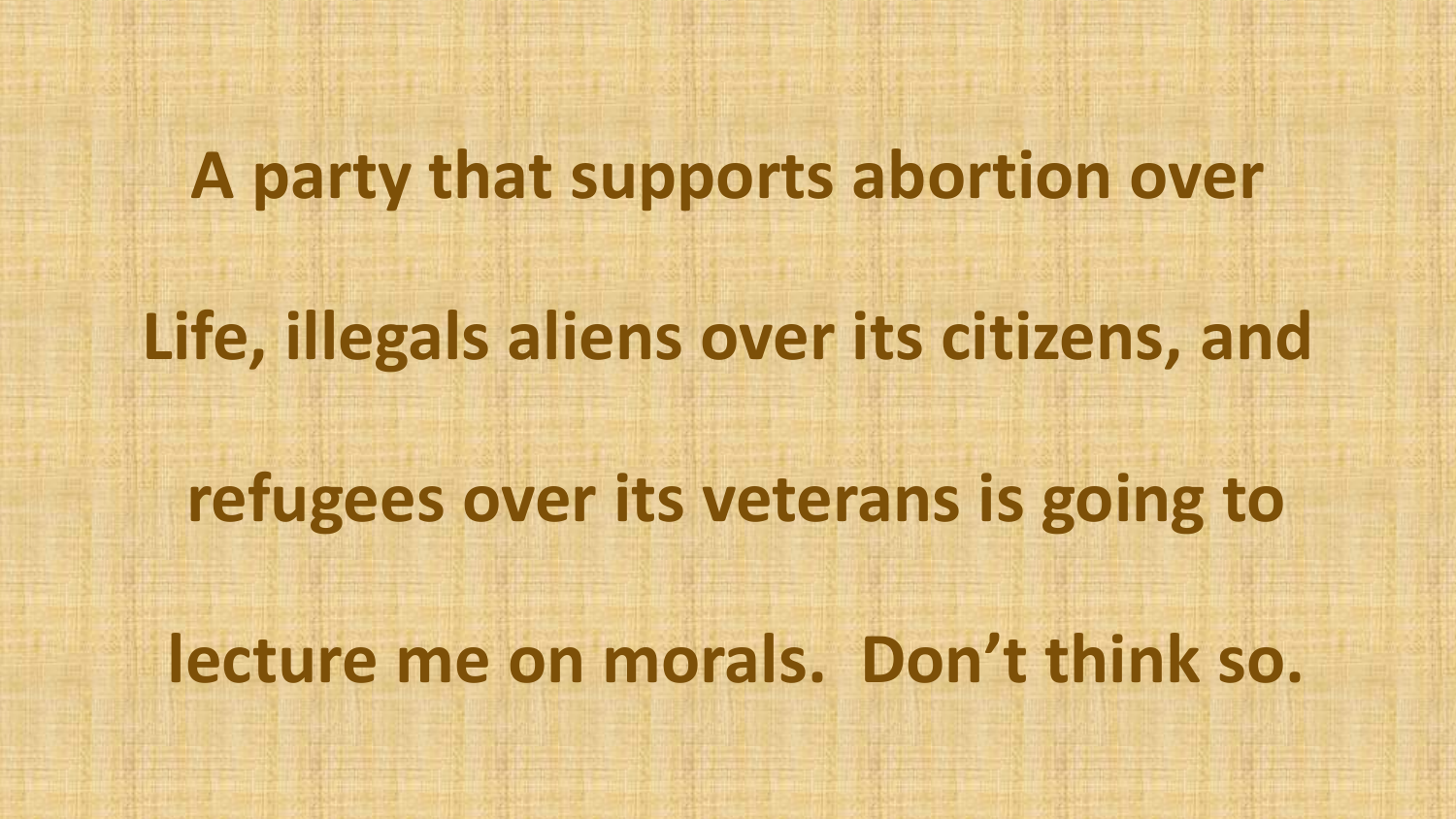#### **Sweden is the rape capital of Europe,**

### **Thanks to third world immigration.**

# **Keep that in mind when the socialist**

#### **say that we should be like Sweden.**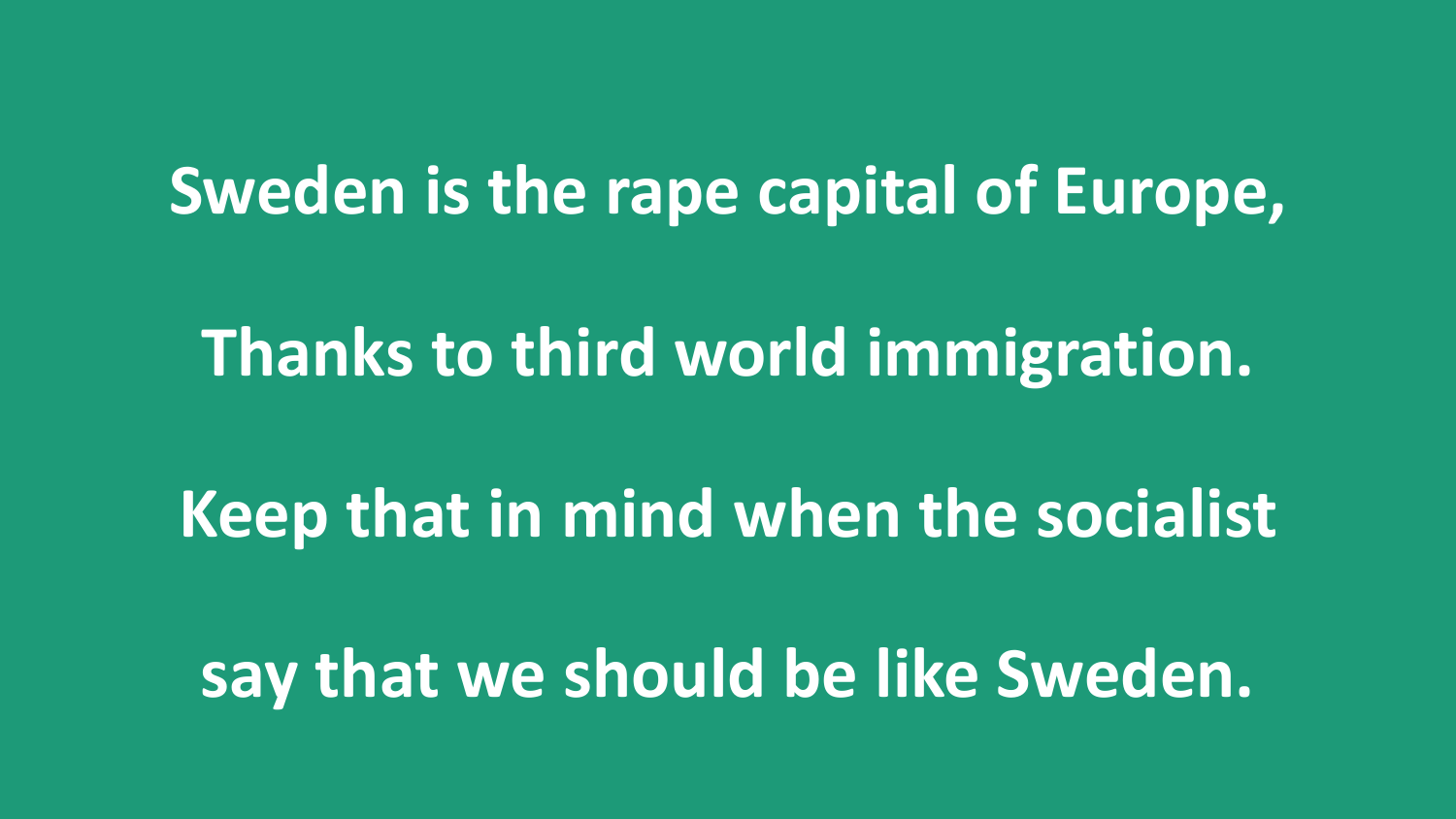#### **How do you walk 3000 miles across**

**Mexico without food or support and** 

**show up at our border 100 pounds** 

**Overweight and with a cellphone?**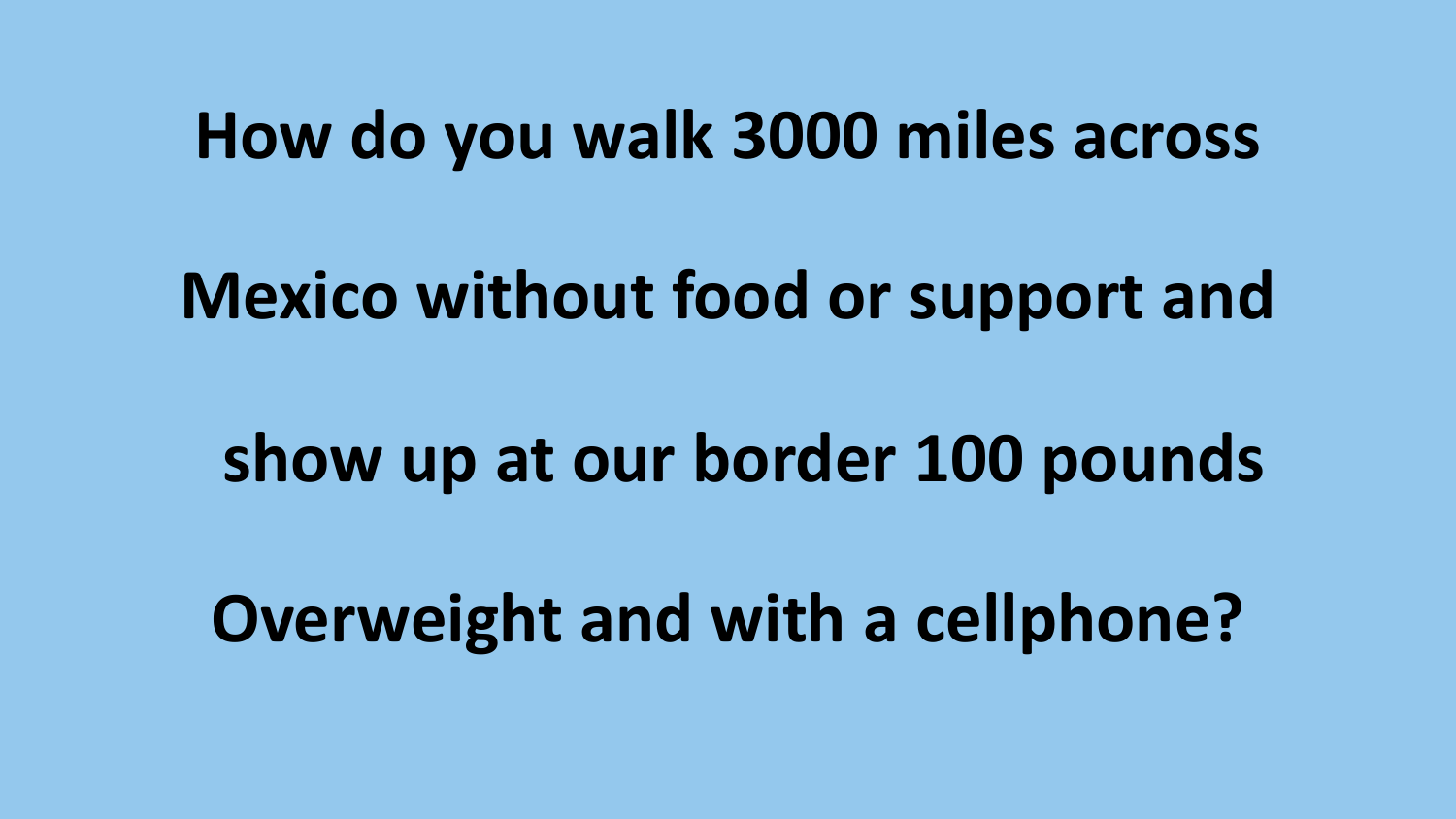#### **If you think capitalism is the problem,**

#### **there are 195 other countries where**

**you can get a whole lot less of it.**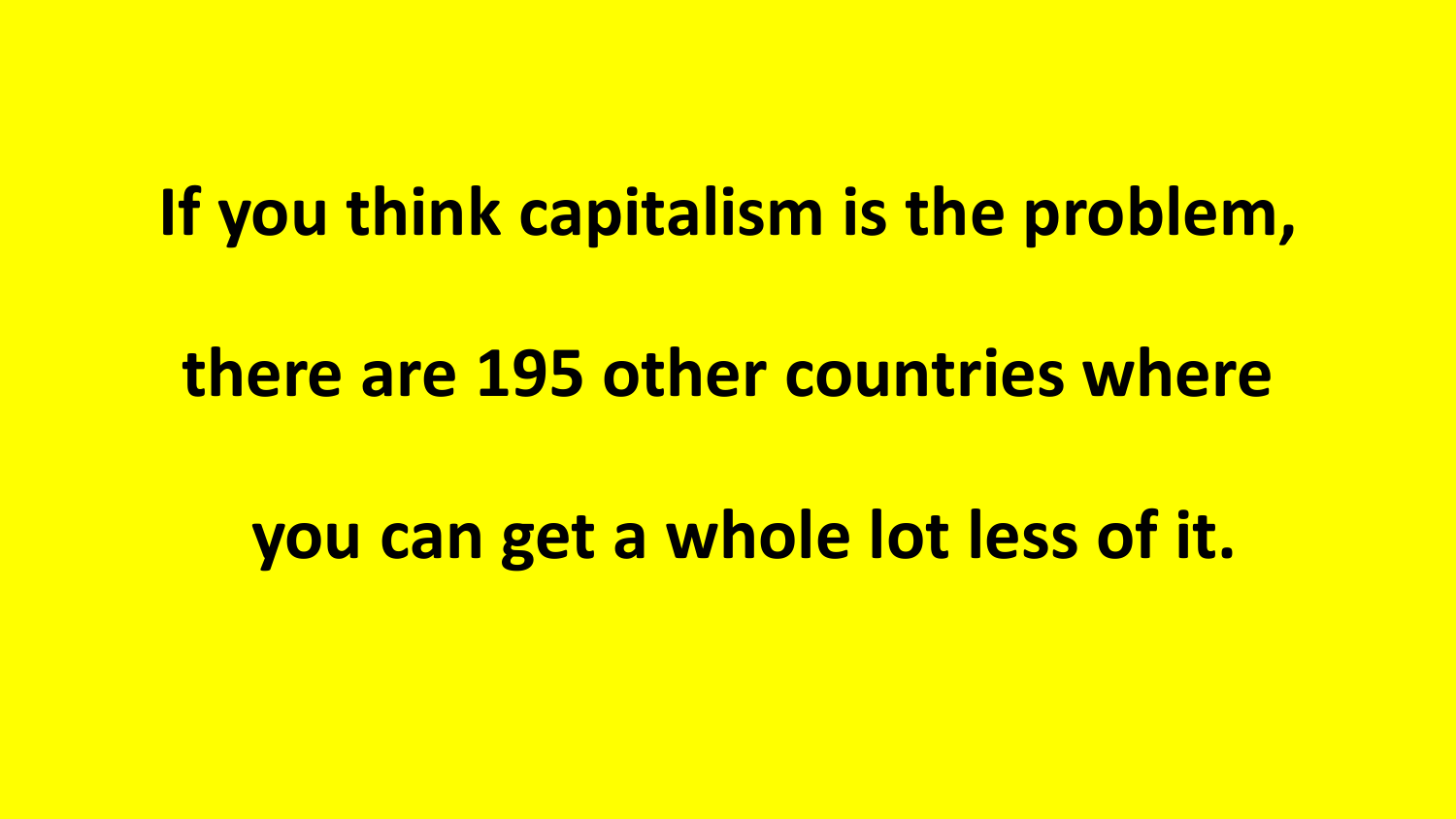#### **Democrats booed God but clapped**

#### **and cheered about killing babies.**

**Give that a thought.**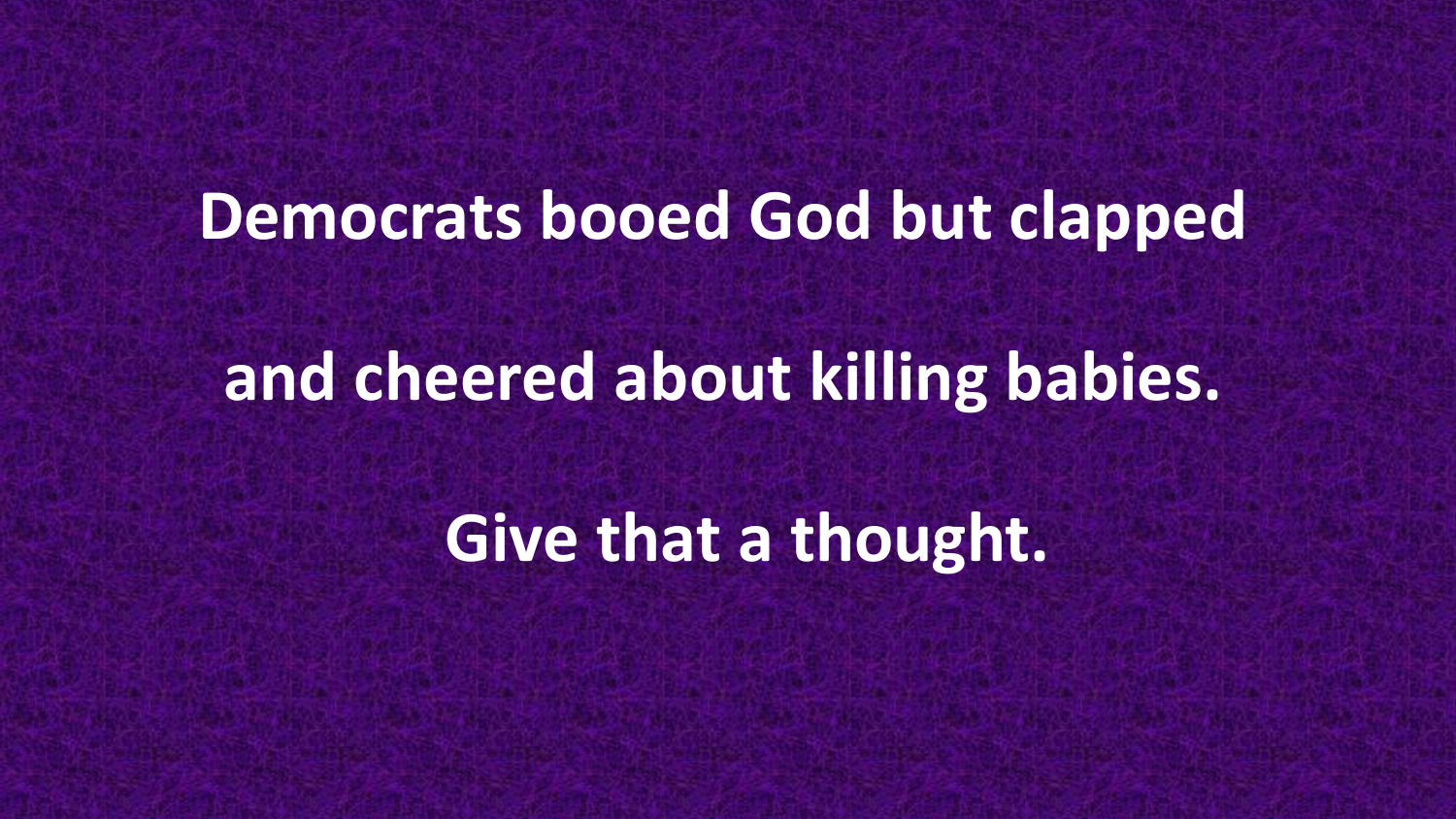#### **"We spend \$18B a year on healthcare**

#### **for illegal aliens, and the Democrats**

#### **can't find \$5 billion for border security. Laura Ingraham**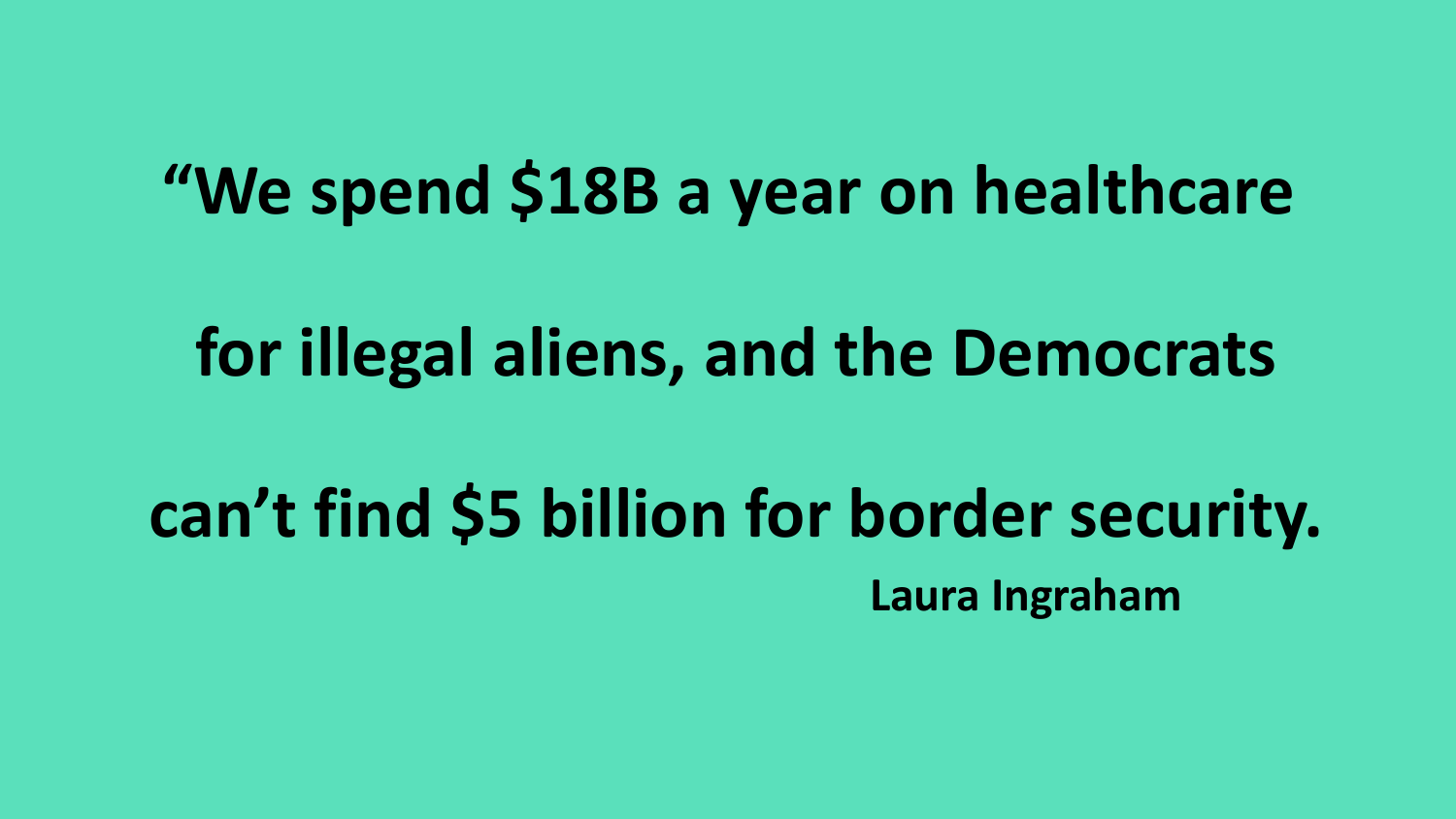#### **Alexandria Ocasio Cortez wants to**

# **ban cars, ban planes, give out universal**

#### **income and thinks socialism works.**

# **She calls Donald Trump crazy.**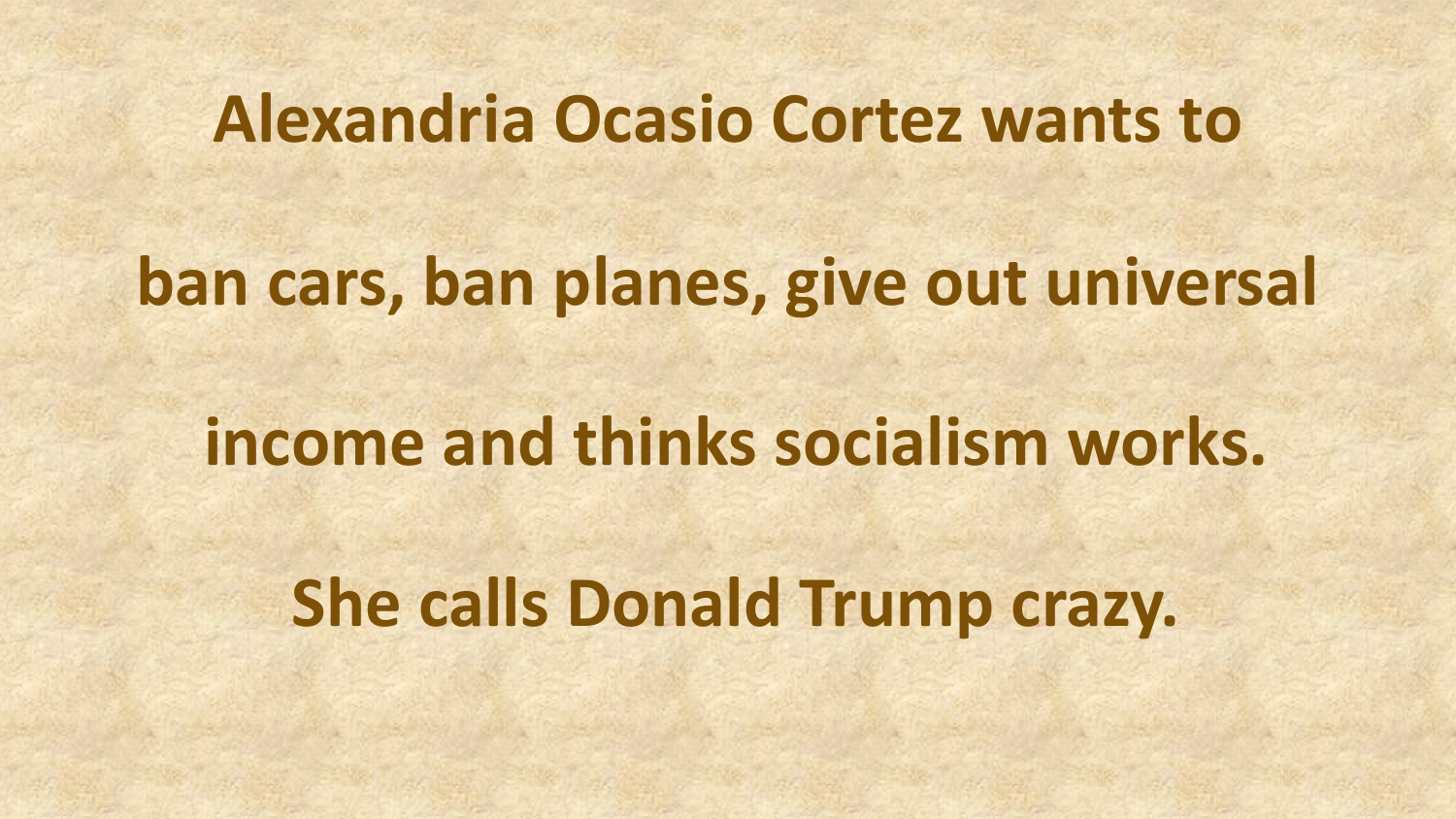# **Bill Clinton paid \$850,000 to Paula Jones**

#### **To get her to go away. I don't remember**

**the FBI raiding his lawyer's office.**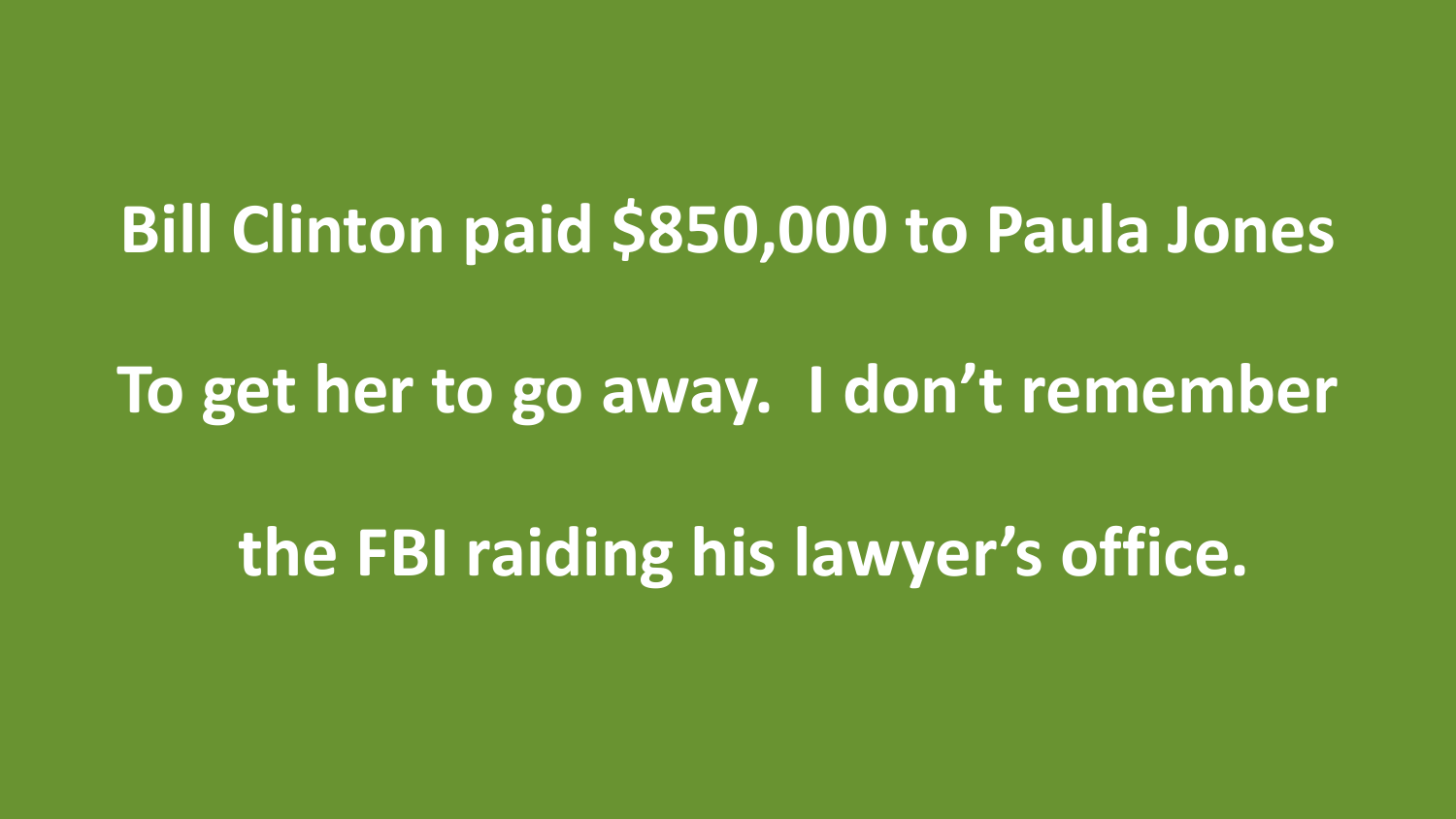#### **\$174,000.00 annual salary**

**70% tax rate is \$121,800** 

**It's time to pay your fair share!** 

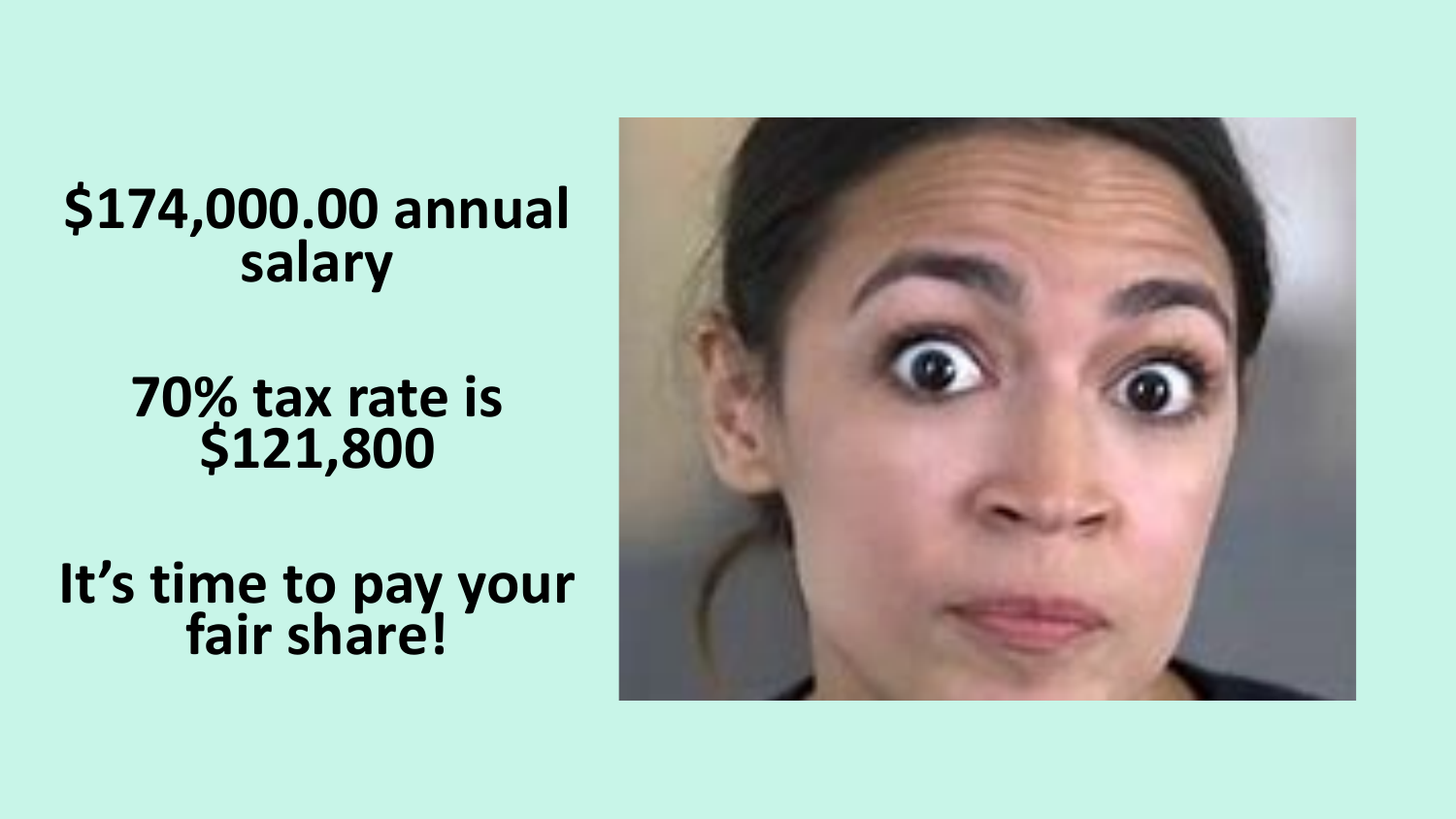#### **Bernie Sanders owns 3 houses and has a**

#### **Net worth of over a million dollars.**

**Hasn't taken in a single refugee.**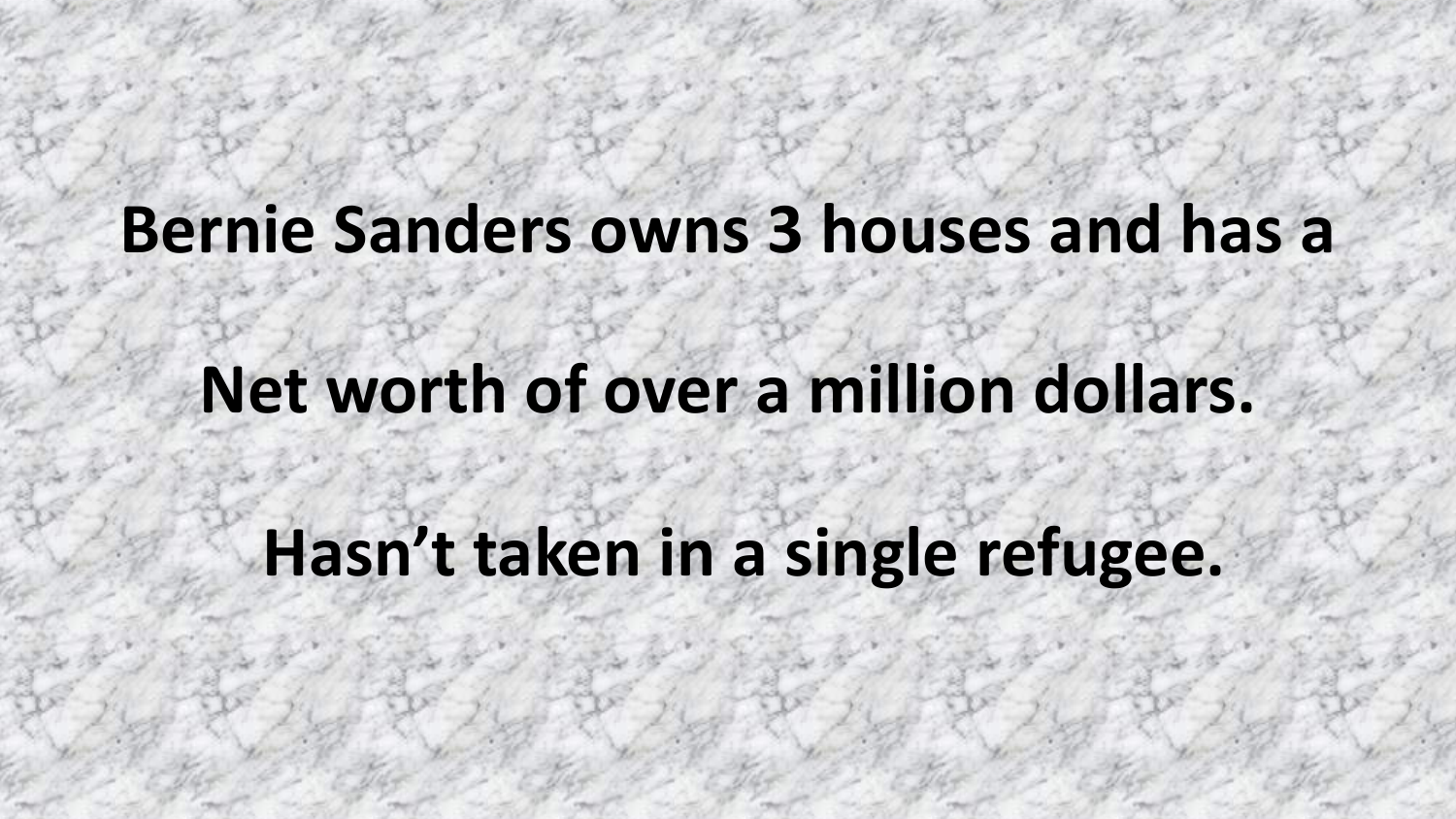**I wake up every day and I am grateful** 

#### **That Hillary Clinton is not the president**

**of the United States of America.**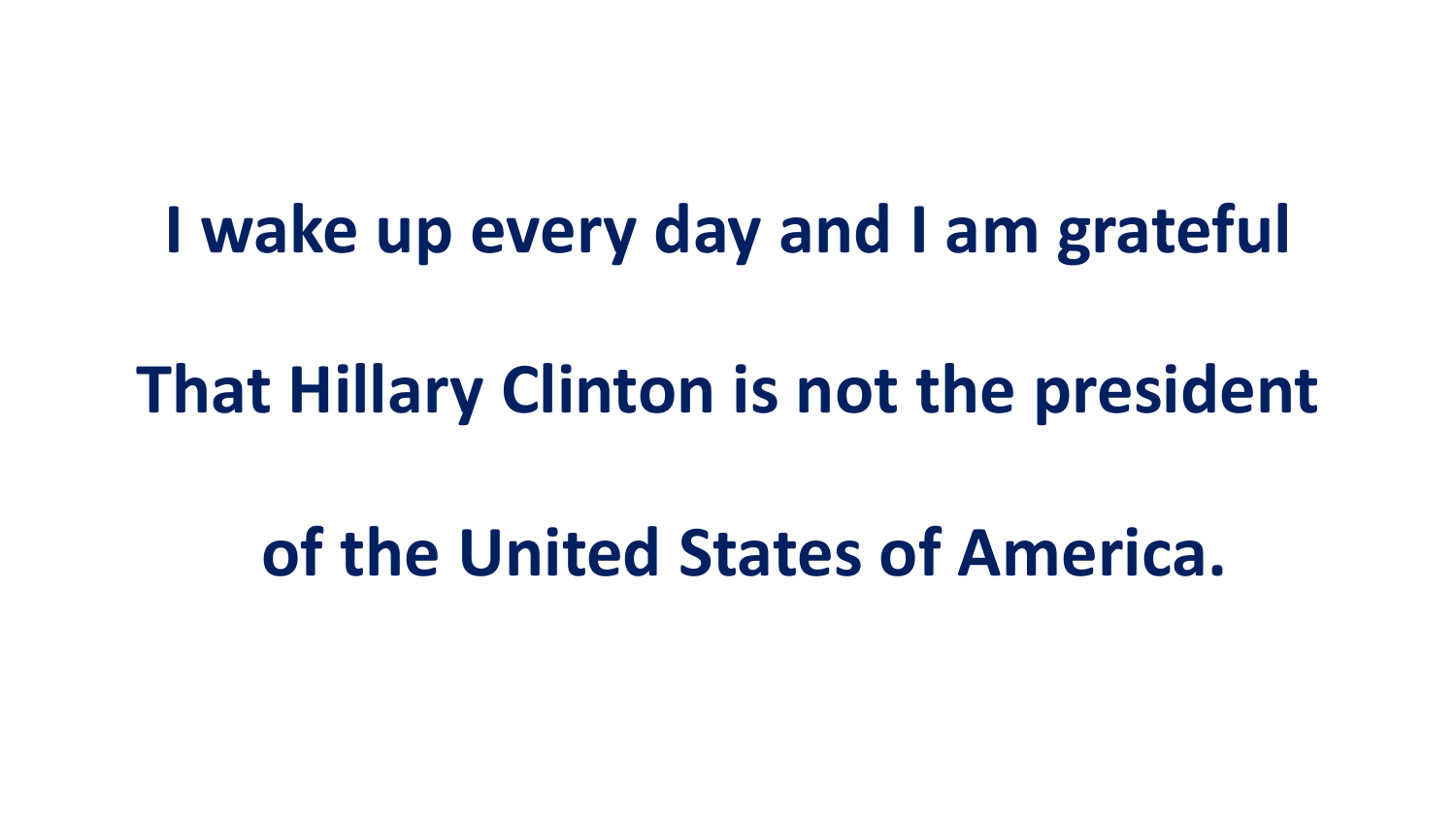#### **To all anti Trump protesters:**

#### **Thank you for showing everyone just**

# **how idiotic liberals are and giving us**

# **Trump supporters a laugh.**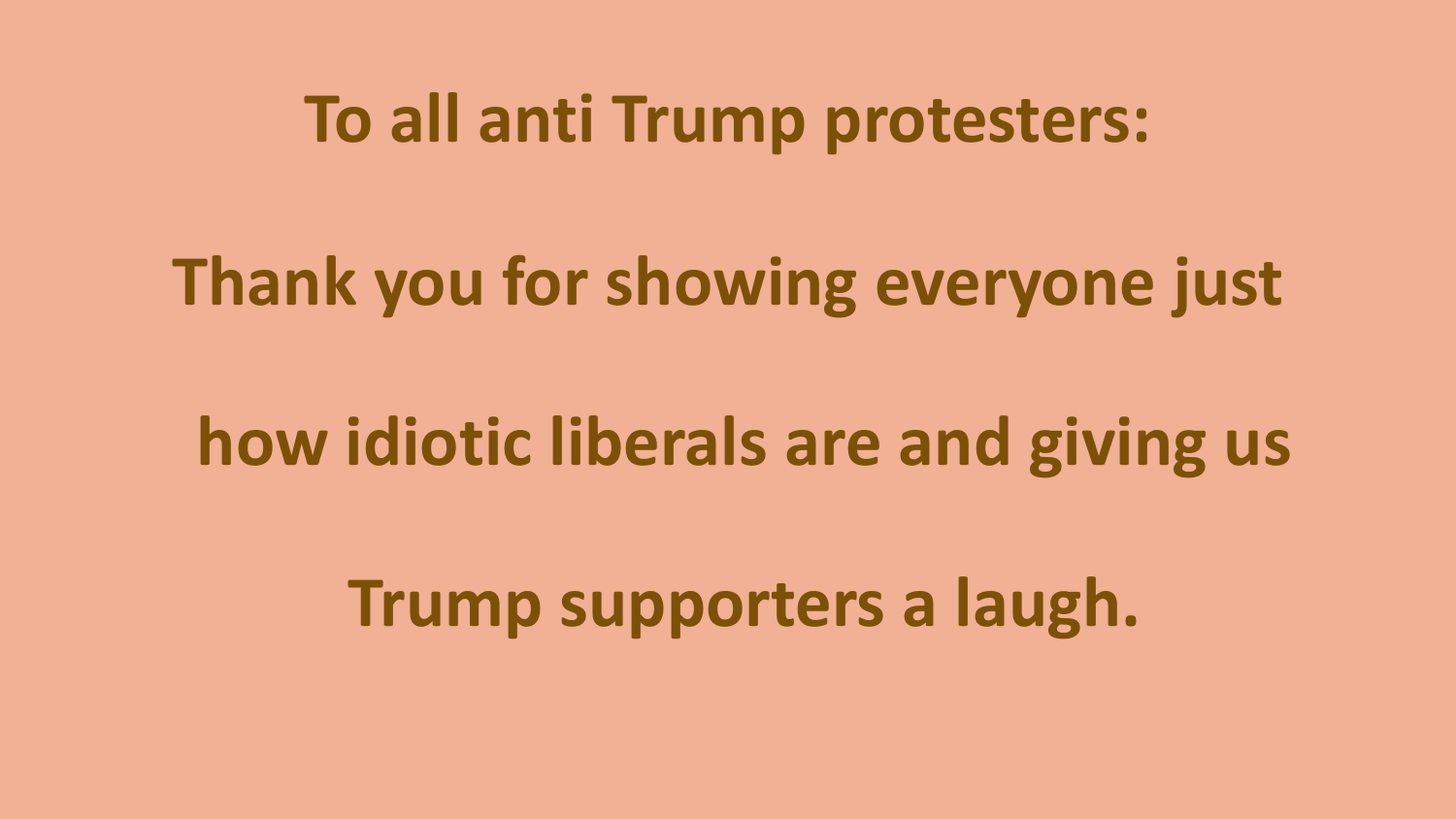#### **The same media that told me**

#### **Hillary Clinton had a 95% chance of**

### **winning now tells me Trump's**

**approval ratings are low.**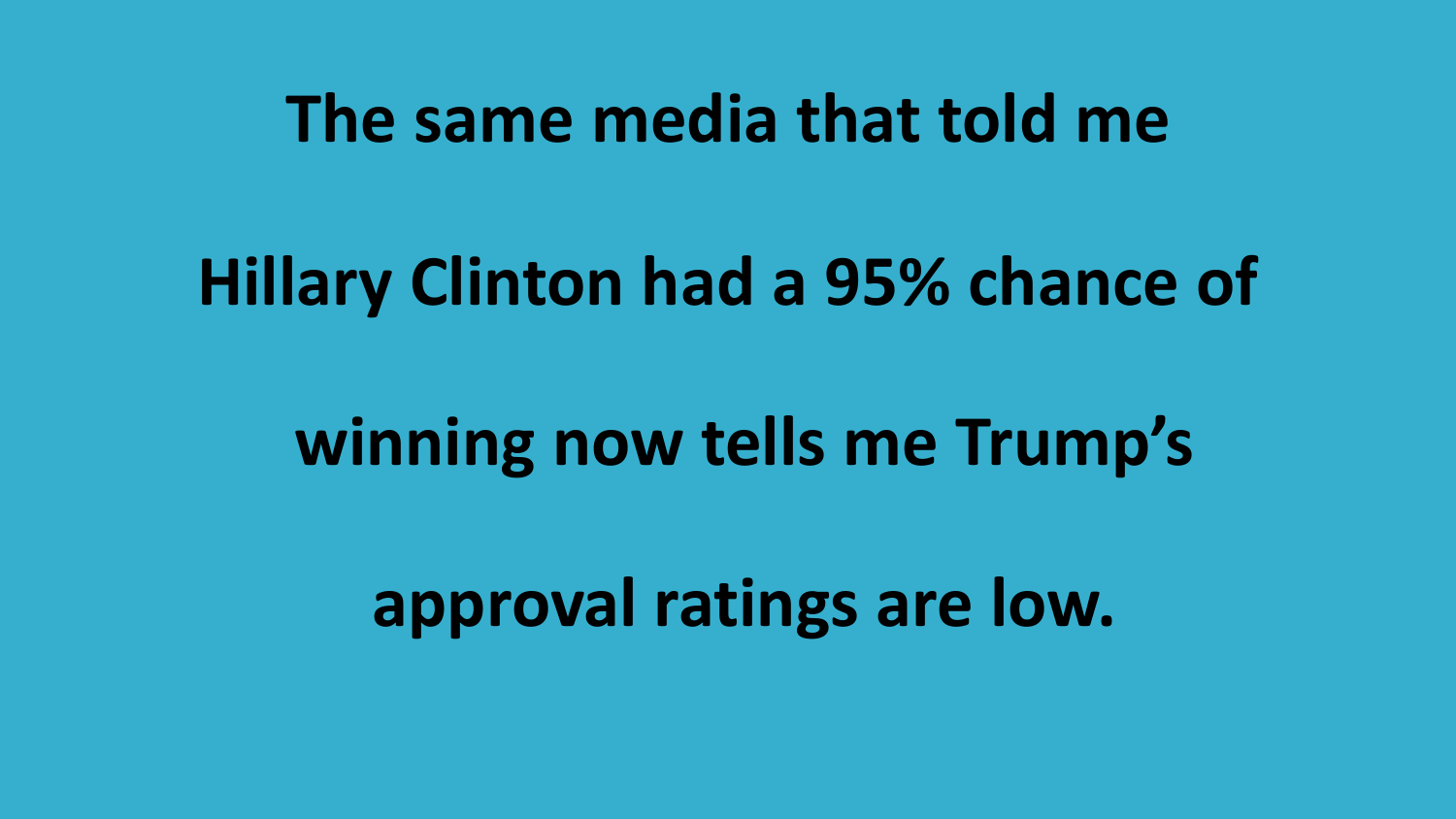#### **"The problem with socialism is that**

#### **sooner or later you run out of**

# **other people's money.**

**Margaret Thatcher**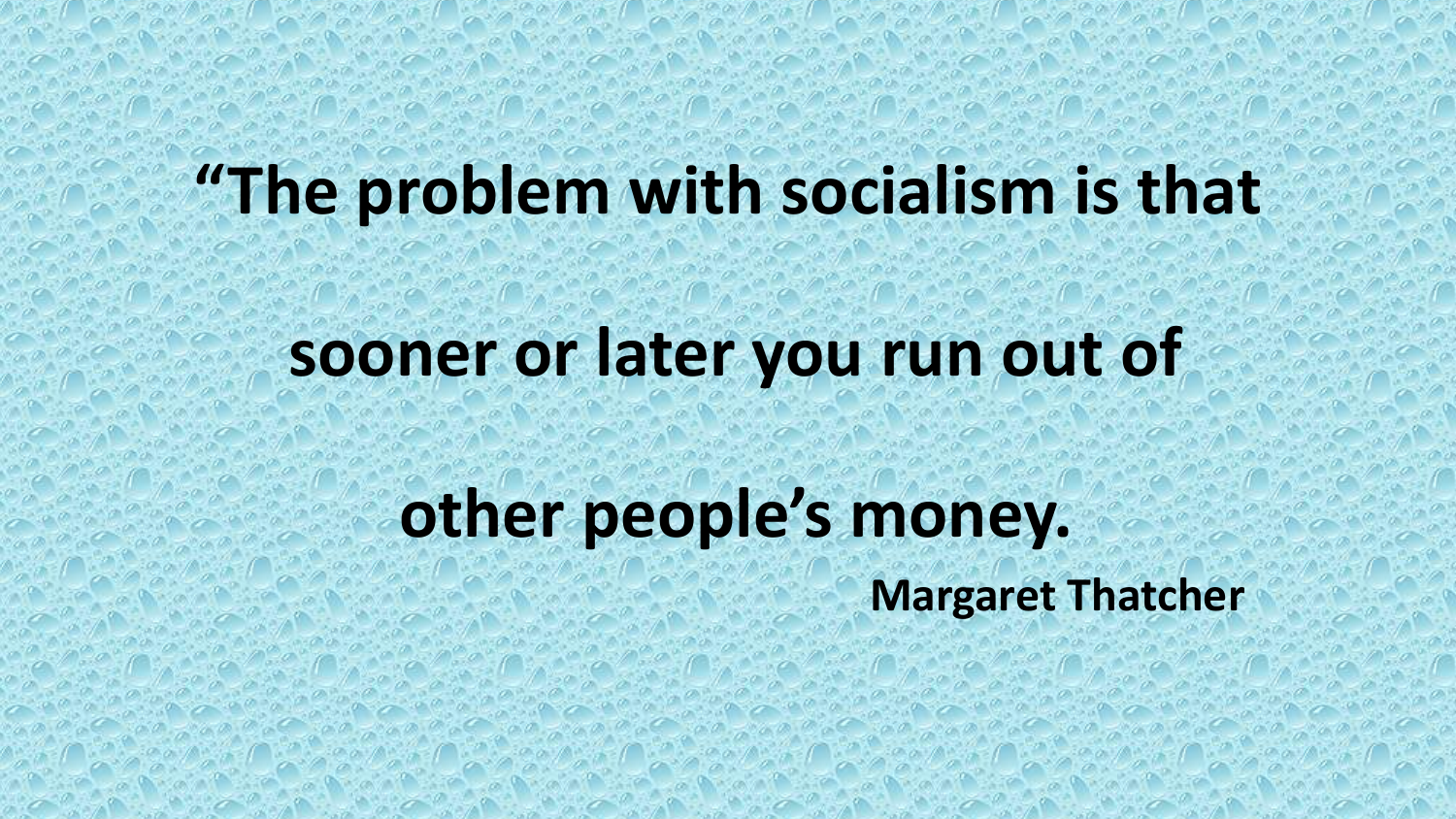#### **The electoral college worked fine**

#### **until Hillary Clinton lost in 2016.**

#### **The Democrats now want to abolish it.**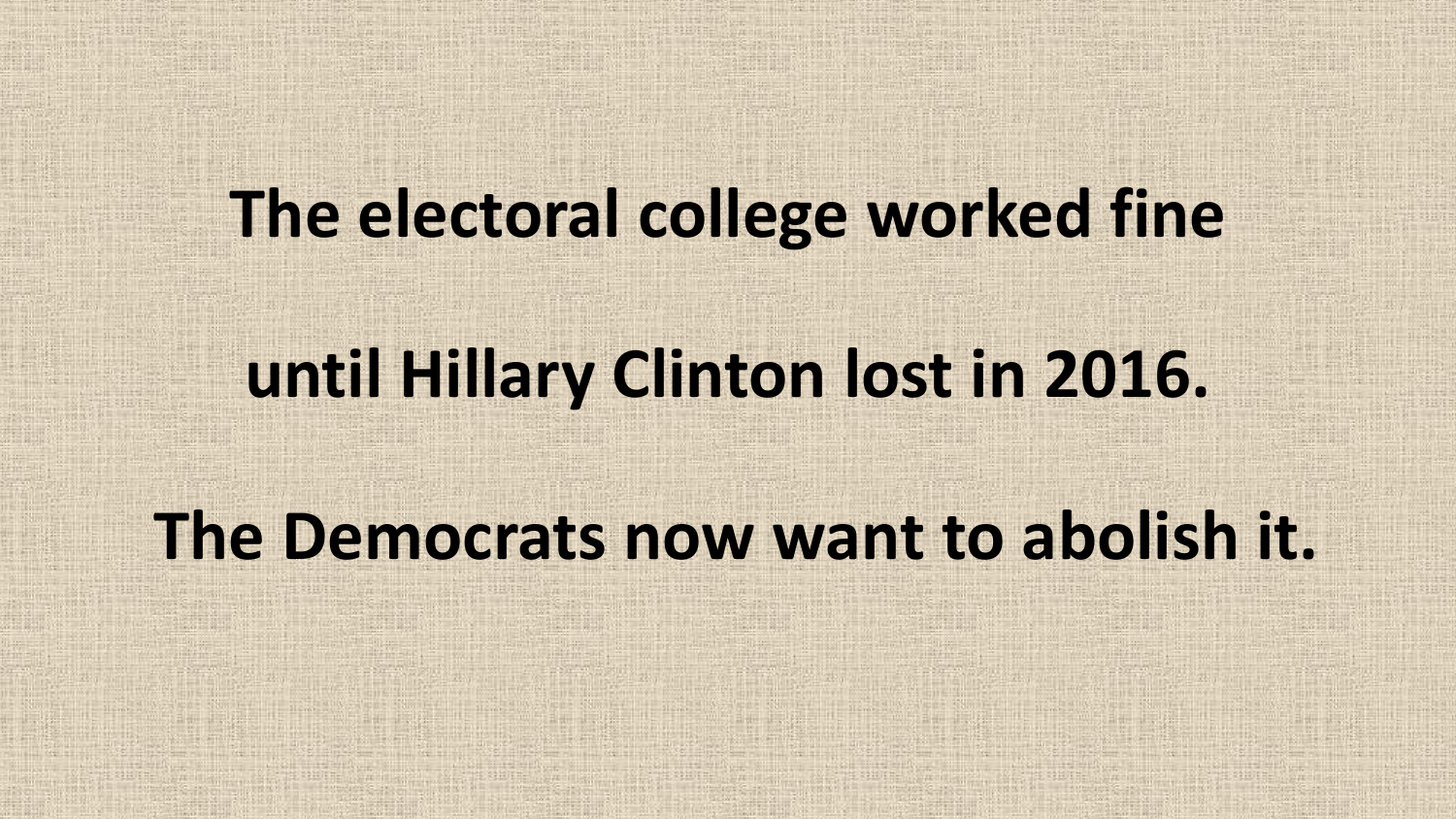#### **The supreme court has had 9 justices**

#### **Since 1868. Now the Democrats say**

# **it needs to be expanded to nullify**

**the conservatives on the court.**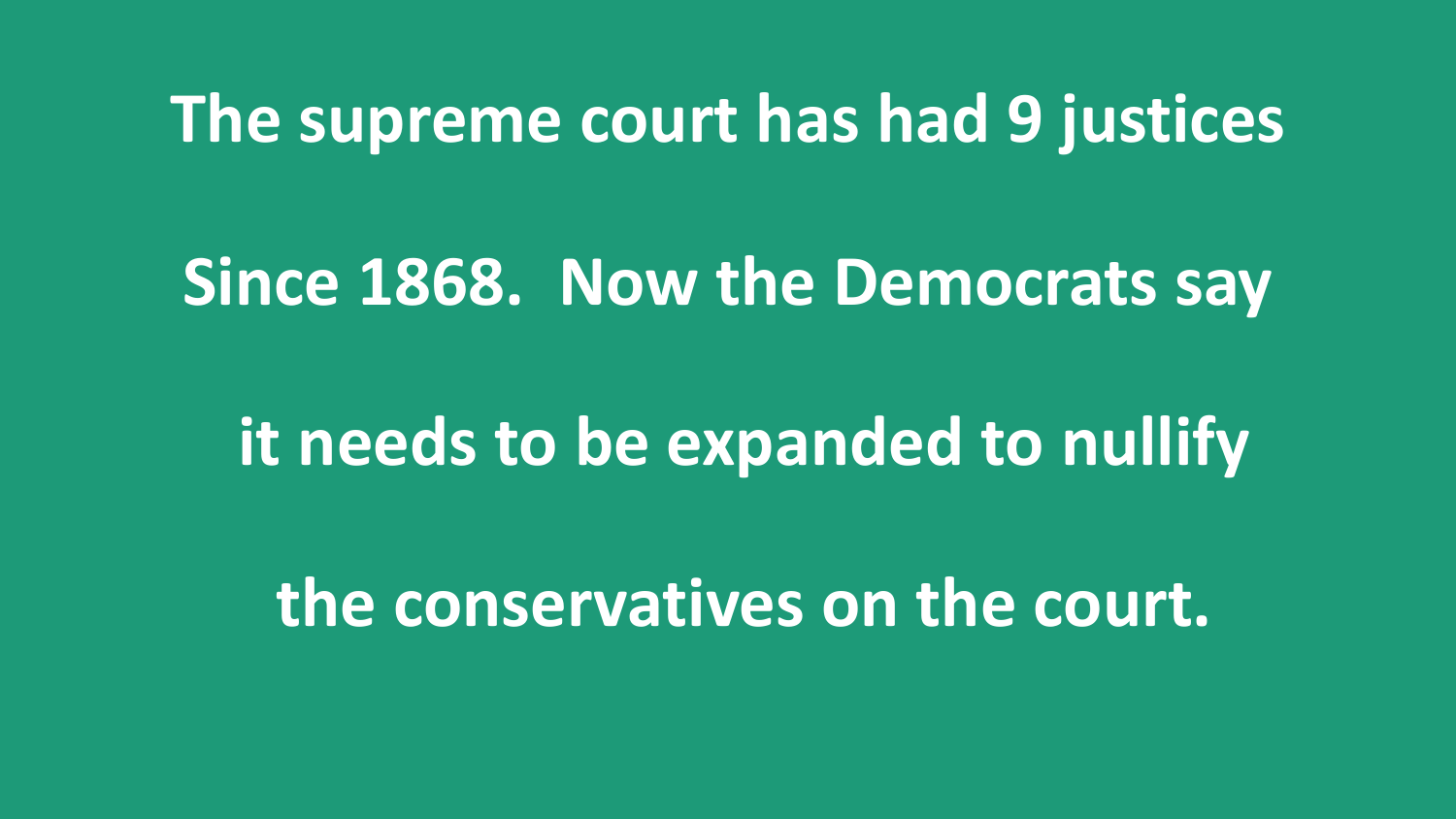#### **It is now clear, Bob Mueller quit**

### **digging when all of the tunnels led**

**back to Hillary and Obama.**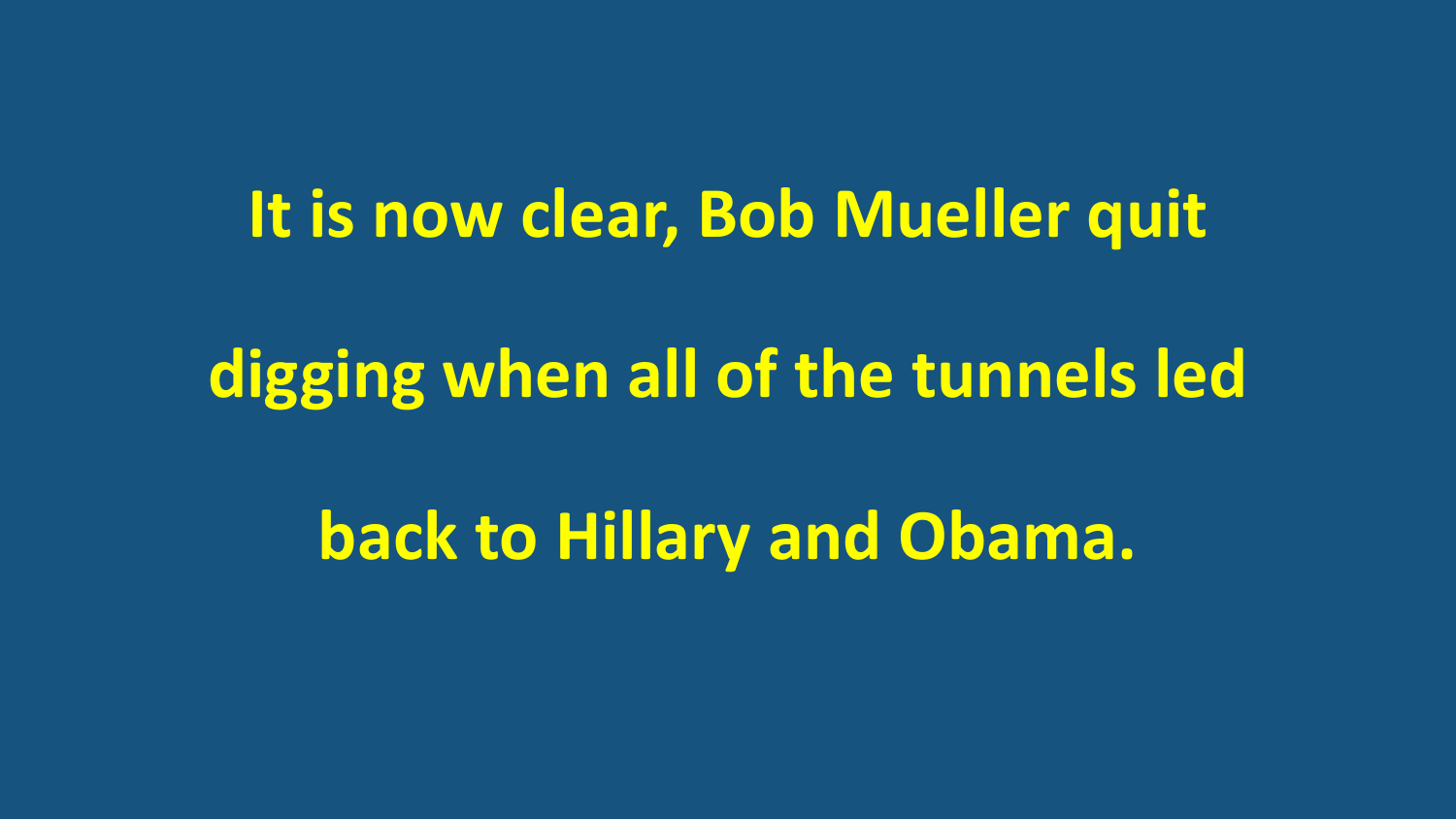#### **Katy Perry: "No barriers, no borders**

### **we all just need to coexist."**

# **She lives in a \$19 Million mansion in a**

**gated community surrounded by security.**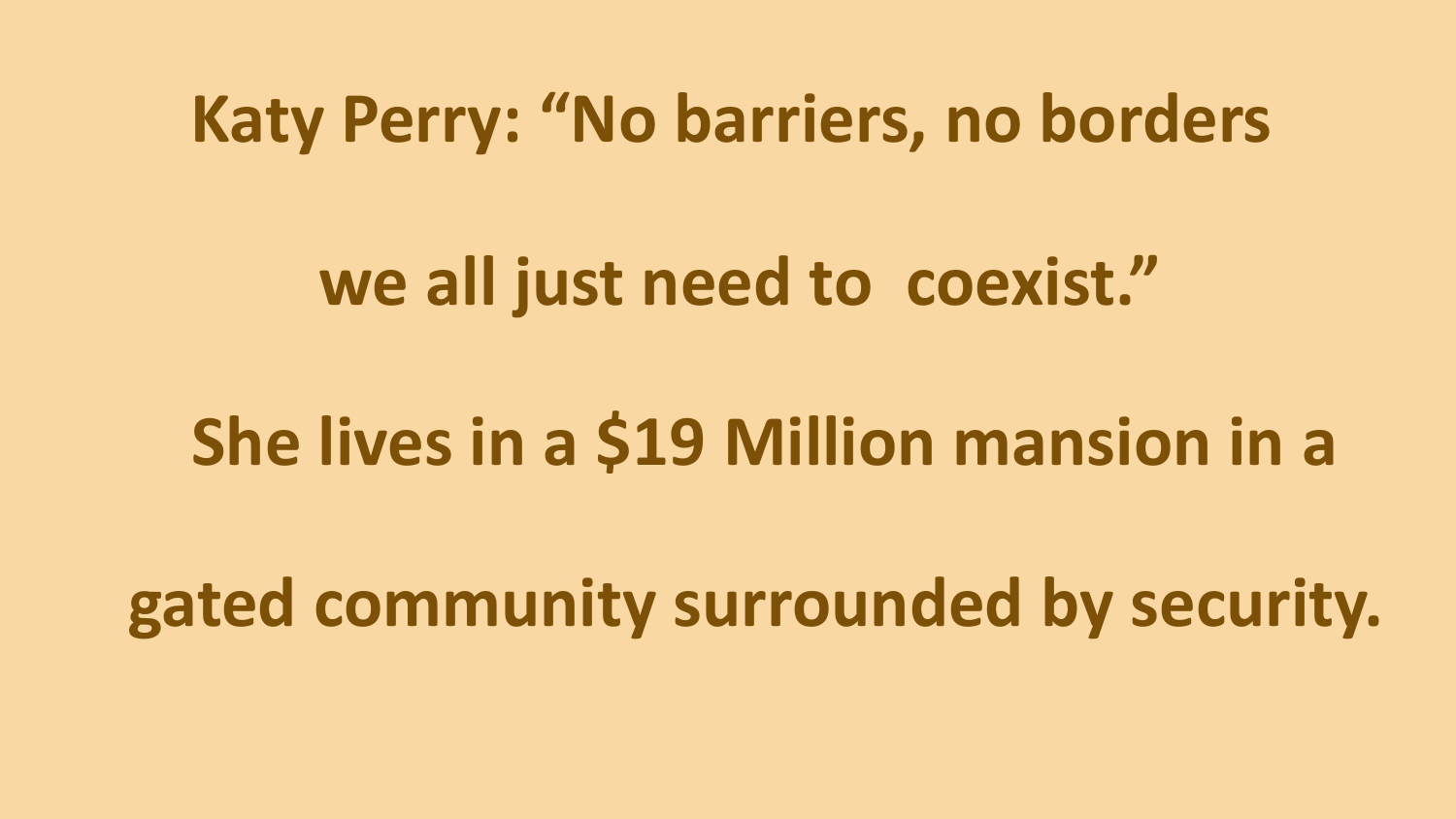#### **Maxine Waters opposes voter ID laws;**

#### **She thinks that they are racist.**

# **You need to have a photo ID**

**to attend her town hall meetings.**